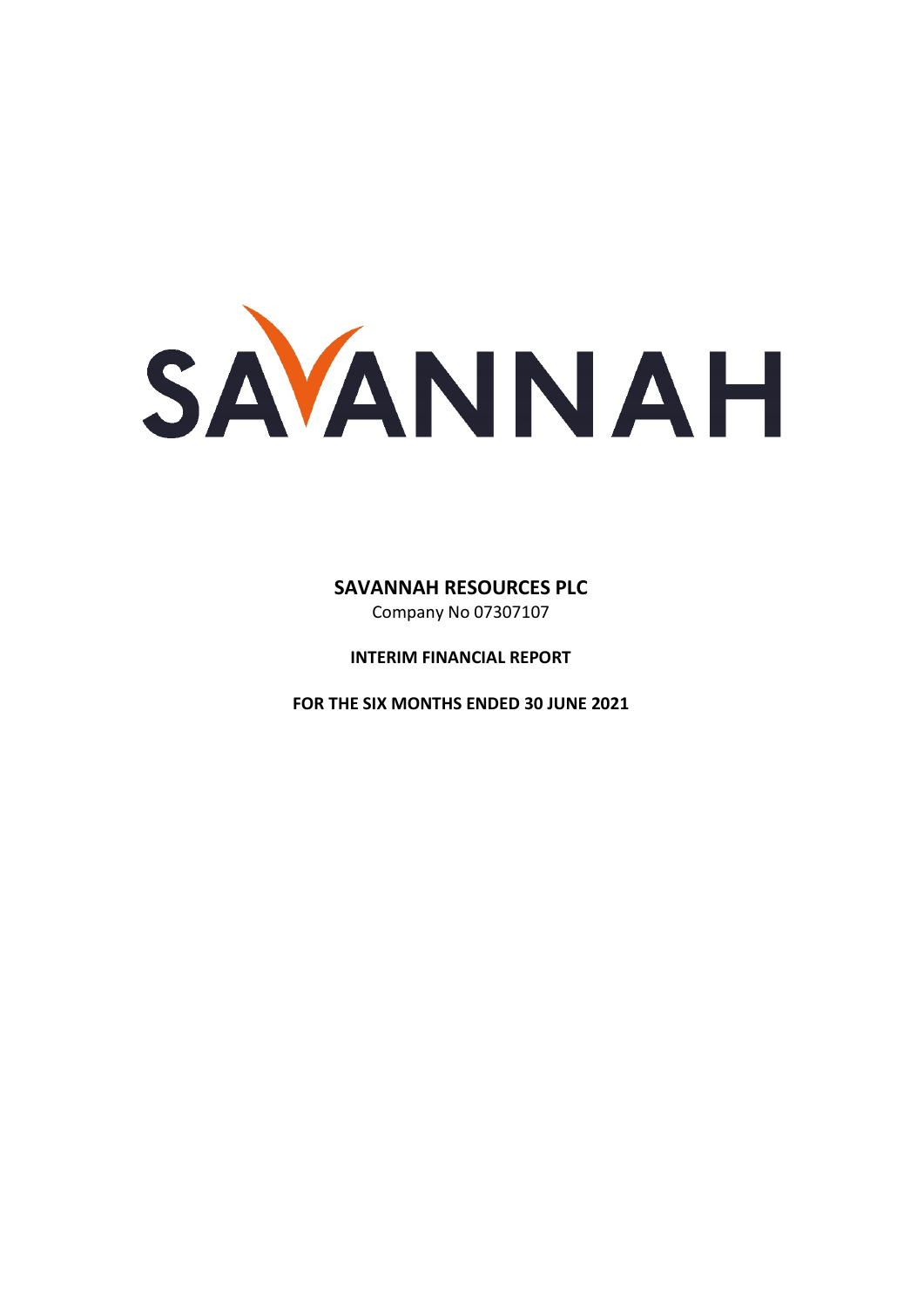# **CONTENTS**

|                                                     | Page      |
|-----------------------------------------------------|-----------|
| Company Information                                 | 1         |
| Chairman's Statement                                | $2 - 6$   |
| Consolidated Statement of Comprehensive Income      | 7         |
| <b>Consolidated Statement of Financial Position</b> | 8         |
| Consolidated Statement of Changes in Equity         | $9 - 10$  |
| <b>Consolidated Cash Flow Statement</b>             | 11        |
| Notes to the Consolidated Interim Financial Report  | $12 - 18$ |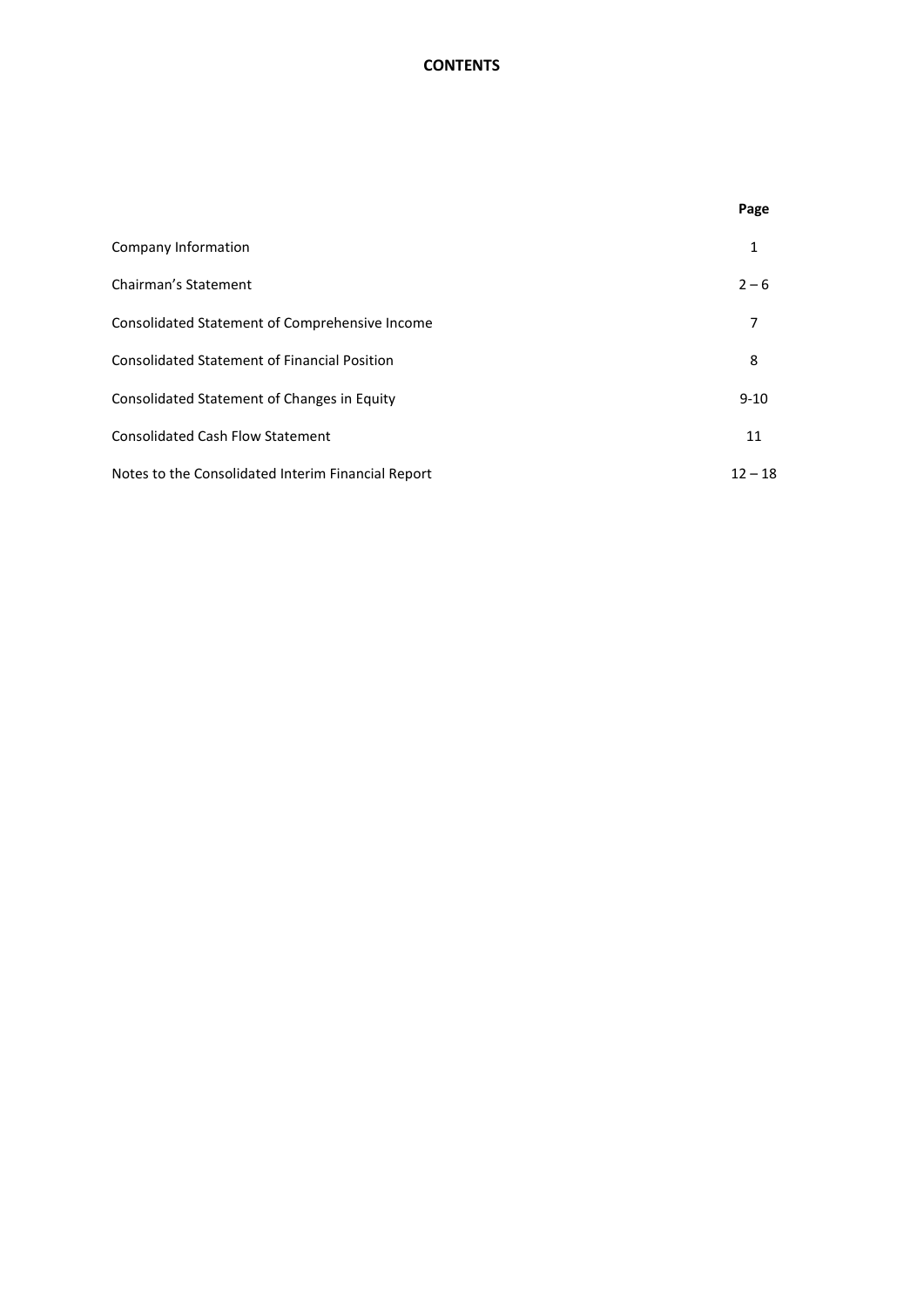### **COMPANY INFORMATION**

| <b>DIRECTORS:</b>         | Matthew James Wyatt King<br>David Stuart Archer<br>Dale John Ferguson<br>Maqbool Ali Sultan<br>Imad Kamal Abdul Redha Sultan<br>James Gerald Leahy<br>Manohar Pundalik Shenoy<br>Murtadha Ahmed Sultan | Non-Executive Chairman<br><b>Executive Director</b><br><b>Executive Director</b><br>Non-Executive Director<br>Non-Executive Director<br>Non-Executive Director<br>Alternate Director<br>Alternate Director |
|---------------------------|--------------------------------------------------------------------------------------------------------------------------------------------------------------------------------------------------------|------------------------------------------------------------------------------------------------------------------------------------------------------------------------------------------------------------|
| <b>SECRETARIES:</b>       | Dominic Traynor<br>Salisbury House<br>London Wall<br>London EC2M 5PS                                                                                                                                   | Christopher Michael McGarty<br>c/o Salisbury House<br>London Wall<br>London EC2M 5PS                                                                                                                       |
| <b>REGISTERED OFFICE:</b> | Salisbury House<br>London Wall<br>London EC2M 5PS                                                                                                                                                      |                                                                                                                                                                                                            |
| <b>REGISTERED NUMBER:</b> | 07307107 (England and Wales)                                                                                                                                                                           |                                                                                                                                                                                                            |
| <b>AUDITORS:</b>          | <b>BDO LLP</b><br><b>Chartered Accountants &amp; Statutory Auditors</b><br>55 Baker Street<br>London W1U 7EU                                                                                           |                                                                                                                                                                                                            |
| <b>BANKERS:</b>           | NatWest Bank Plc<br>St James' & Piccadilly Branch<br>PO Box 2DG, 208 Piccadilly<br>London W1A 2DG                                                                                                      |                                                                                                                                                                                                            |
| <b>NOMINATED ADVISOR:</b> | SP Angel Corporate Finance LLP<br><b>Prince Frederick House</b><br>35-39 Maddox Street<br>London W1S 2PP                                                                                               |                                                                                                                                                                                                            |
| <b>JOINT BROKERS:</b>     | finnCap Ltd<br>One Bartholomew Close<br>London EC1A 7BL                                                                                                                                                |                                                                                                                                                                                                            |
|                           | WH Ireland Limited<br>24 Martin Lane<br>London EC4R ODR                                                                                                                                                |                                                                                                                                                                                                            |
| <b>SOLICITORS:</b>        | Druces LLP<br>Salisbury House<br>London Wall<br>London EC2M 5PS                                                                                                                                        |                                                                                                                                                                                                            |
| <b>REGISTRARS:</b>        | <b>Share Registrars</b><br>The Courtyard, 17 West Street<br>Farnham<br>Surrey GU9 7DR                                                                                                                  |                                                                                                                                                                                                            |
| <b>WEBSITE:</b>           | www.savannahresources.com                                                                                                                                                                              |                                                                                                                                                                                                            |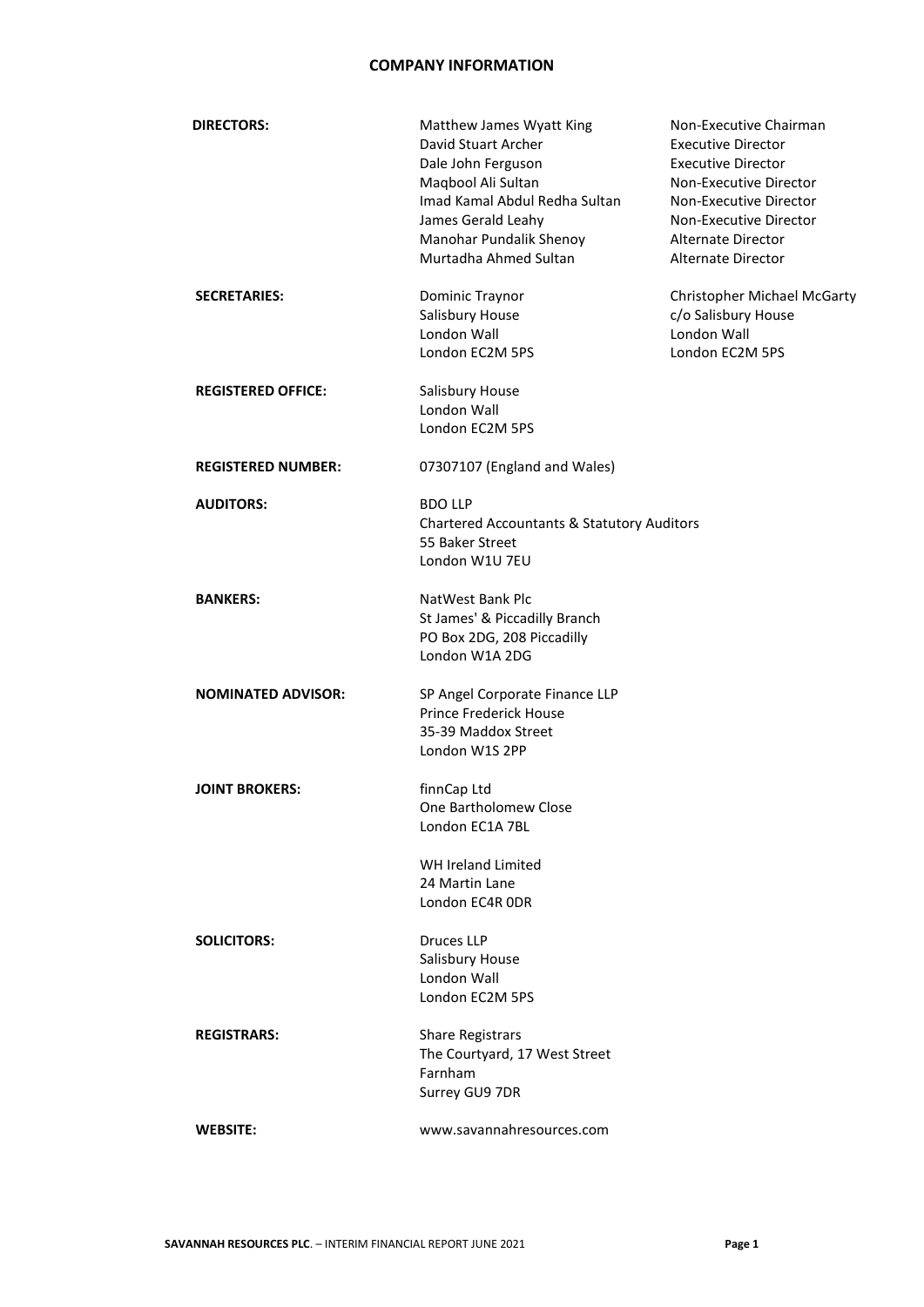Savannah has continued to establish its position in the new European lithium value chain effectively, despite the ongoing challenges posed by the COVID pandemic during the first half of 2021. Forecasts of a significant lithium shortage by the middle of this decade and associated higher prices have been in the market for some years but it is still remarkable how rapidly this market has tightened, and prices have risen since late last year. Growing EV uptake is underpinning lithium's recovery with global first half sales, as reported by EV-volumes.com, reaching 2.65m units (+168% vs. 1H20), including over 1m vehicles sold in Europe and 1.15m in China. Lithium chemical prices in China rose on average by 80% in the first half while spodumene prices in Australia doubled to around US\$800/t (source: S&P Global Platts). Savannah was able to utilise this step change in the market to complete an oversubscribed placing to new and existing shareholders to provide greater working capital for the exciting period that lies ahead. We were also able to broaden our commercial negotiations with multiple parties all keen to secure exposure to Mina do Barroso's lithium.

With EV sales expected to accelerate during the second half of the year to reach 6.4m units, almost double 2020's annual sales, and scant lithium inventory available, prices have continued to rise in the second half of the year. Lithium chemical prices in China are now up on average 170% versus. December 2020, and the price of Australian spodumene concentrate as reported by Pilbara Minerals at its second online auction on 14 September is more than 460% higher at over US\$2,200/t. Shareholders will remember that our 2018 Scoping Study on Mina do Barroso assumed an average sales price for spodumene of US\$685/t, so from an economic perspective, the future of Mina do Barroso looks ever brighter. Our focus therefore remains on turning that potential into reality and developing the project in a responsible manner which minimises its impact and shares economic and other benefits with local communities.

With the COVID-restrictions now easing, we look forward to getting back in the field to resume gathering the data we need to complete the Definitive Feasibility Study ("DFS"). To this end, we have added to our in-country technical team. We are also aware that the technical robustness of the project is only one factor in our future success, and that we must work equally hard to ensure sufficient support for the project among the key stakeholder groups. Hence, we have added capacity to our governmental and public relations efforts in Portugal and expanded our investor relations and media team in the UK. I take this opportunity to welcome our new staff members and advisers to the Savannah family and we look forward to announcing more appointments as we continue to grow the business and move towards construction and production in Portugal.

In Mozambique, we remain active on the ground as we continue to progress the key tasks as the joint venture with Rio Tinto moves the project forward towards development. We have been also voluntarily playing our part in the in-country COVID vaccination programme and have maintained our strong links with our stakeholder communities and key administrators.

Overarching our work on each project is the progress we are making in formalising, expanding and equalising our Corporate Social Responsibility ("CSR") and Environmental, Social & Governance ("ESG") activities through our Corporate Environmental and Social Management System ("ESMS") which we announced in May. Savannah has always made a firm commitment to CSR but by formalising our efforts across the Company we will be best placed not only to deliver effective CSR programmes for our project stakeholders but also effectively measure our performance and therefore meet and surpass the expectations of investors and lenders who are increasingly focusing on these parameters.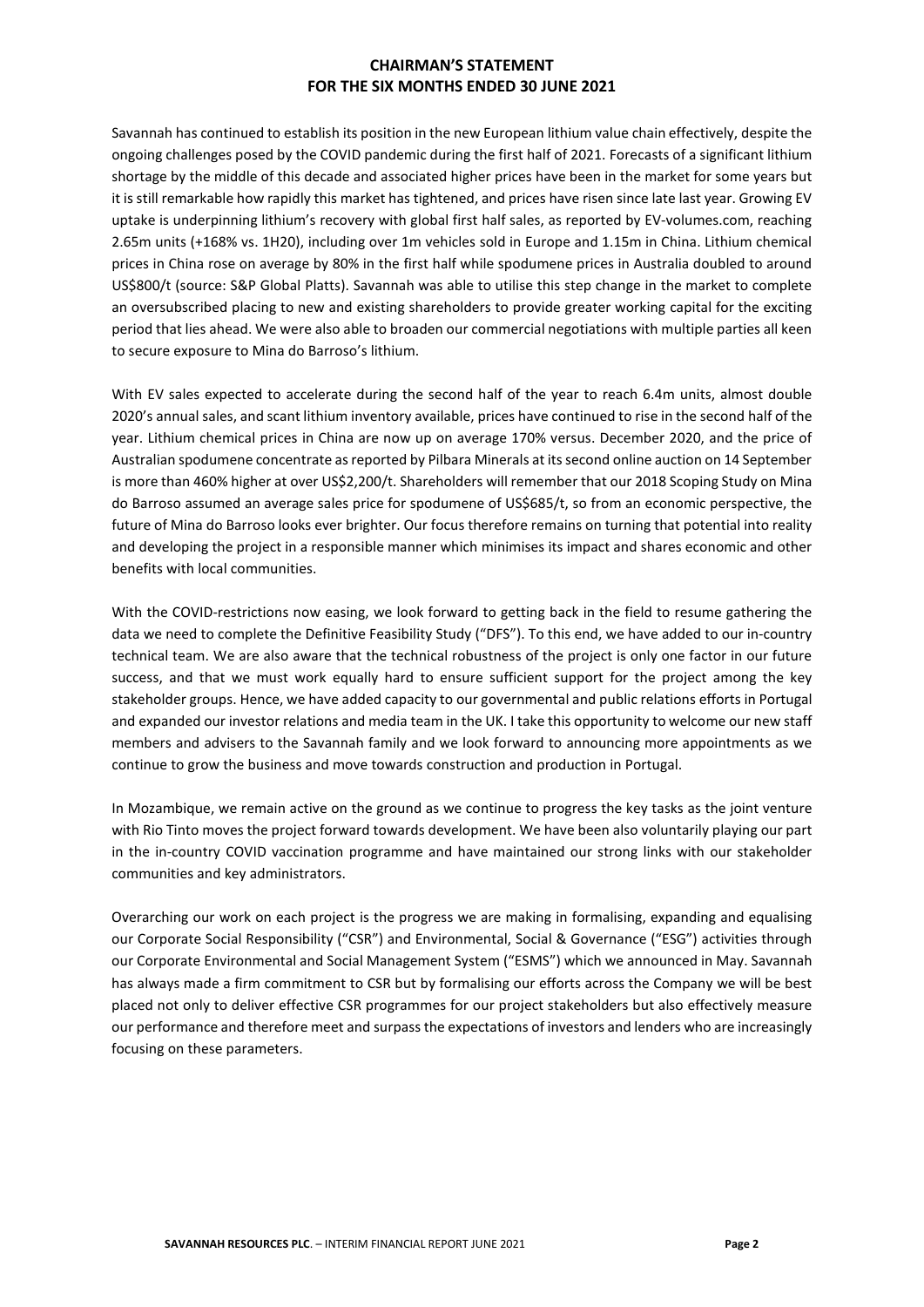#### **Mina do Barroso, Portugal**

At Mina do Barroso during the first half of the year, we continued to move ever closer to the next three major project milestones: the Environmental Impact Assessment ("EIA"), an offtake agreement, and the DFS. COVID restrictions aside, the Board and I acknowledge that reaching these milestones is taking longer than we had first envisaged. However, Mina do Barroso and its significant lithium production represents a wholly new endeavour for Portugal, the European Union, and Savannah. Hence, it is vital that the project is executed in a way that demonstrates that this new industry is one that can be conducted responsibly, and which brings far-reaching benefits. There can be no doubt that the recent price movements in lithium which I have already highlighted, give a clear indication of how important it is for Europe to begin to develop its domestic supply of such critical raw materials if it is to meet its own long term energy transition and climate change goals.

Regarding the EIA, as we flagged in the 2020 Annual Report, Agência Portuguesa do Ambiente ("APA"), the Portuguese environmental regulator, revised the closing date for the public consultation phase of the review programme from 2 June 2021 to 16 July 2021. We welcomed the opportunity for all interested parties to register their views on the project and will respond to APA as quickly and comprehensively as we can if it requests any further information from us. We understand APA is now reviewing the submissions received and we expect to receive news on the EIA review process in the final quarter of 2021. Should we receive a 'Declaration of the Environmental Impact' this milestone won't represent the conclusion of the environmental licencing process as approval of detailed final designs is subsequently required, but it will demonstrate the Regulator's satisfaction with the project's operating parameters and Savannah's innovative plans to eliminate, mitigate and manage any environmental and social impacts, and to utilise the project to create meaningful long-term benefits for stakeholders throughout Portugal and beyond.

As we have highlighted previously, conducting the outstanding fieldwork required for the DFS has been severely impacted by COVID-related restrictions in the past 18 months. Pleasingly, as restrictions lift and contractor availability improves, we expect to be able to return to meaningful field work before the end of the year. We have also talked previously about the need for APA to state its preferences on several features of the project on which it required Savannah to present it with options in our EIA submission. Until these decisions are made as part of the EIA approval process, Savannah won't be able to fully finalise the project design and encapsulate that in the DFS. A brighter point for the DFS's progression has been the lab-based process design work in Australia which has been continuing with little disruption throughout the period. Overall, however, after much effort internally to revise and rework the DFS schedule, shareholders should expect its conclusion next year and not by the end of 2021 as previously guided. Alongside the DFS we have also begun to engage with Portugal's leading power companies around the provision of wholly renewable energy to the project and some leading manufacturers of mobile mining plant and equipment regarding the potential to supply electrically powered units to the project in the future.

While referring to fieldwork, I am also pleased to report that our programme of land acquisition across the C-100 Mining Lease area which covers the project has progressed well since the turn of the year and will be continuing alongside our other project commitments for the remainder of 2021 and beyond. We have been delighted to be able to strike mutually beneficial agreements with a number of local landowners which will allow Savannah to own, manage and remediate these areas responsibly during the project's life, before returning them to the community once the project has ceased operating.

On a commercial front, buoyed by the much stronger lithium price environment, encouraging discussions are ongoing around offtake and associated investment with multiple, well credentialed counterparties. This includes with Galp Energia, SGPS, S.A. ("Galp") and other European and non-European industrial groups. A significant number of offtake, investment and M&A transactions have been completed in the lithium sector during the year to date which set useful precedents for Savannah in its own commercial discussions. We hope to bring more news on the project's future commercial arrangements later in the year.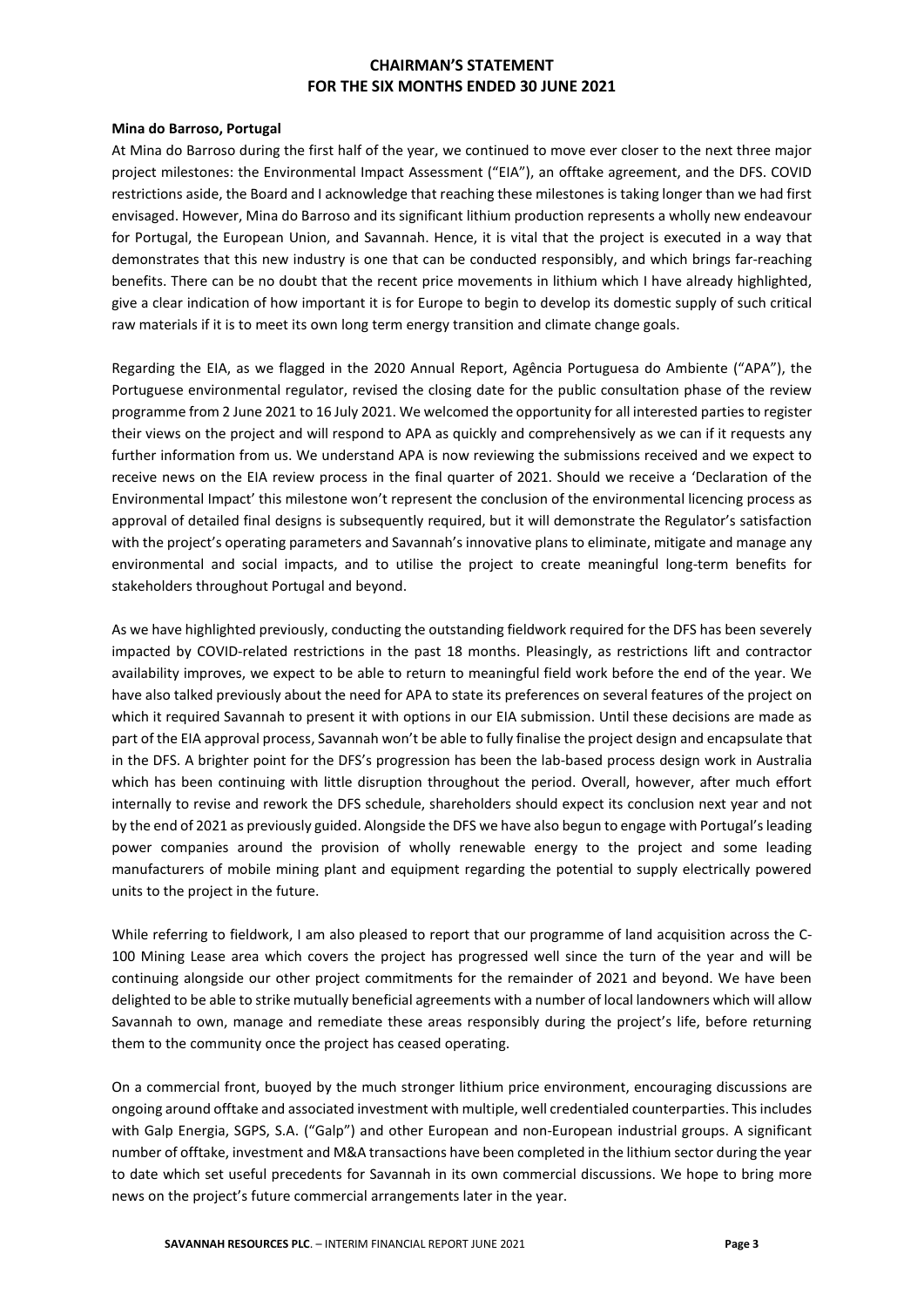Away from the project itself, we continue to consolidate our position in Portugal's commercial and political spheres as we receive growing recognition for the critical position Savannah will play as the main supplier of raw material to the country's much anticipated new lithium industry. In June we announced that we had become a founding member of the new Portuguese Association for the Battery Cluster which brings together a large group of industrial, academic and government bodies to work together to develop a new lithium-ion battery industry in Portugal under the co-ordination of the International Nanotechnology Laboratory.

Portugal has also been the first country to have its post-COVID Recovery and Resilience facility funding plan approved by the European Commission with €2.2bn of the €16.6bn package already received. With nearly €1bn of this package earmarked for business innovation and green agendas, Savannah is currently assessing the possibility of applying for funding from this facility to put towards the project's capital expenditure.

With travel restrictions now easing, David Archer, our CEO, has been spending an extended period of time on the ground in Portugal in recent weeks working closely with our in-country team and our public and governmental relationship advisers. This has resulted in a series of meetings with key government officials, leaders from the business and academic communities, potential commercial partners and journalists from national and international publications. We expect to increase our marketing and stakeholder engagement activities still further in the remainder of the year.

We continue to believe that our proposals for the development and operation of Mina do Barroso combined with our proposals around sharing the project's economic and social benefits with stakeholders represent a modern and responsible approach to managing the production of a raw material essential to the transition to cleaner energy provision and reduced transport-related greenhouse gas emissions. The Portuguese Government has stated its desire to create a new lithium industry in the country based on its enviable resources of the mineral and the European Commission, through its 2020 Action Plan on Critical Raw Materials, has set forward its target of securing access to reliable sources of raw materials to support Europe's Green Deal and to maintain Europe's leadership in technologies of the future. Savannah would be delighted to be part of making these targets into a reality.

#### **Mineral Sands Project, Mozambique**

As I outlined in my statement in the 2020 Annual Results in June, there are three elements to Savannah's work on the Mutamba Minerals sands project in Mozambique; licence-related studies and fieldwork; our engagement programmes; and the business and project review.

Despite ongoing COVID-related restrictions and cases amongst our own staff, work on the ground has continued (with appropriate safety protocols) as we seek to ensure compliance with the requirements set by the Mining Licences the consortium was awarded in late 2019 and early 2020. Identification and communication with relevant landowners to secure land use and utilisation agreements (DUATs) has been the major work programme, but the team has also been able to produce a bulk sample of material for a metallurgical test work programme being run by Rio Tinto overseas and is underway with baseline studies for the EIA work on each of the licences.

Regarding the business review we initiated last autumn, we continue to work very closely on this with our consultant, Bruce Griffin of Farview Solutions, and Rio Tinto. Since that time, we have carried out a comprehensive review of the project's technical parameters and its future corporate positioning. As a result, we believe that we have identified a suitable course of action and remain on track to inform shareholders of the outcome before the end of the year.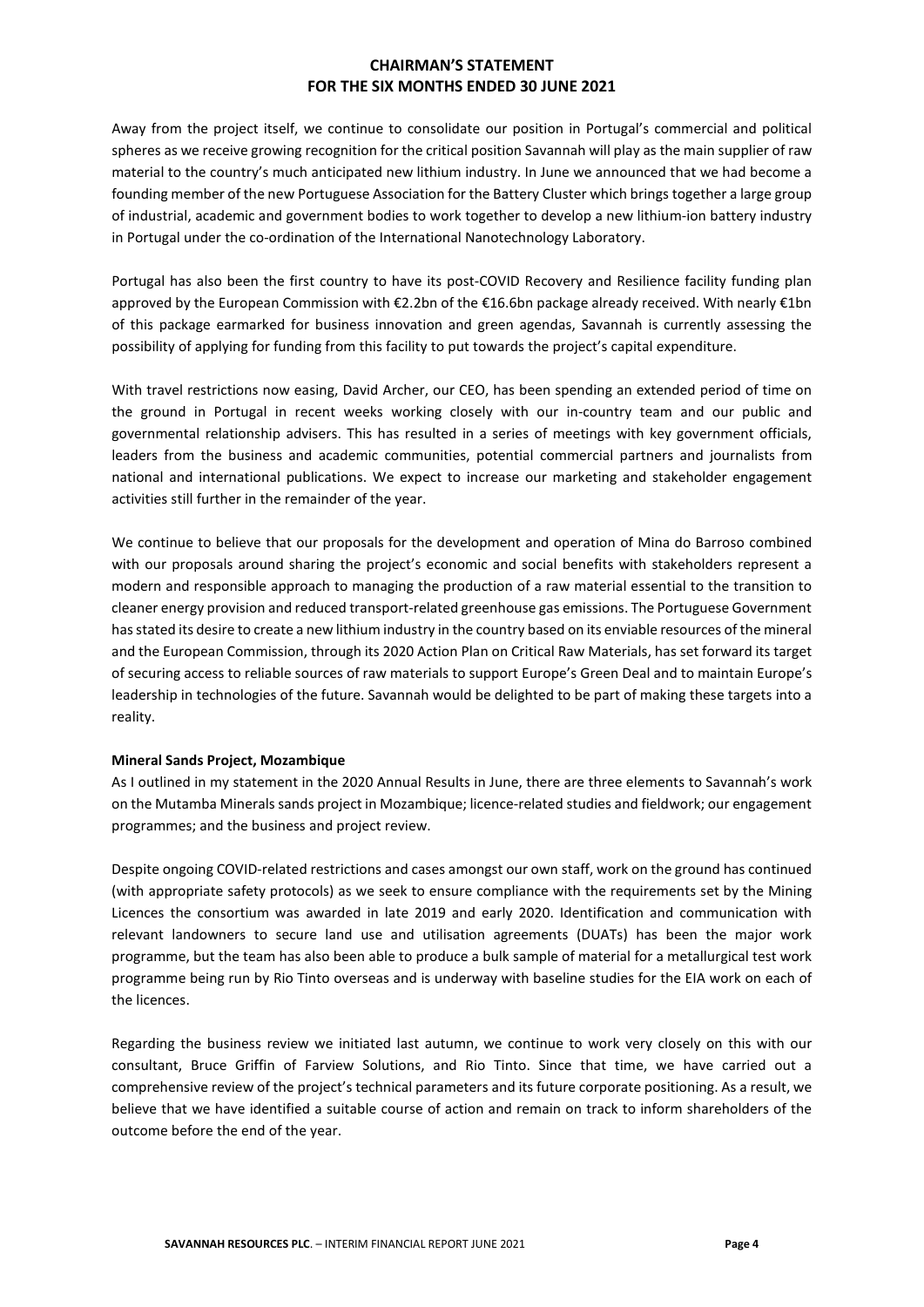#### **Corporate Social Responsibility**

Our Corporate ESMS is being aligned with internationally recognised ESG standards, namely the requirements of the International Finance Corporation's Performance Standards on Environmental and Social Sustainability, as well as the World Bank Group's Environmental Health & Safety, Mining and General Guidelines. As a UK listed entity, the policy will also reflect the principles and provisions of the Quoted Companies Alliance's Corporate Governance Code. Savannah's operating subsidiaries will be responsible for ESG management and performance at their respective projects, through the development and implementation of project-specific ESMSs, aligned with the Corporate ESMS, and in compliance with all applicable ESG-related laws, regulations and permits of the host country.

In Portugal during the first half of the year, we were delighted to be able to re-open our local Information Centre in May, staffed by a new recruit from the Boticas area, after its closure due to COVID-related restrictions. The Information Centre is currently displaying a 3D model of the proposed project, so that residents can get a better understanding of the project's layout and the steps being taken to minimise its impact on the local environment. While the EIA review process is ongoing (there were two public sessions held in May hosted by APA), Savannah continues to engage with the local community keeping residents informed about APA's review process, the Benefit Sharing and the Good Neighbour Plans that have been proposed, and by making further donations of locally purchased provisions to the area's firefighting team. We have also maintained our multi-channel communication through newsletters, content in local publications and radio announcements. I have already touched on our engagement with national level media and we will continue this engagement in the remainder of the year as interest builds in Portugal's lithium battery chain, while maintaining our locally focused communication efforts as well as sponsorship of local rally car and mountain biking teams.

In Mozambique, the Company made COVID-19 vaccinations available to all staff and their adult family members, and also purchased and donated 200 double vaccines to the Ministry of Health in Inhambane Province to help protect vulnerable individuals. We were also delighted to provide support to the Provincial Environment Day which helped to raise awareness of Environmental issues in the Province and we remain committed to, and supportive of, other community interventions in Jangamo and Inharrime districts

#### **Financial Summary**

Savannah recorded a first half net loss from continuing operations of £1.4m (2020: £1.1m) with much of the £0.3m increase the result of a move from an exchange rate gain in 1H 2020 to an exchange rate loss in 1H 2021. However, without the one-off write-down (£5.5m) associated with the Oman project divestment, which was recorded in last year's accounts, the total attributable loss reduced significantly to £1.2m (2020: £6.0m).

Of greater interest to shareholders will be the Group's cash balance which stood at £9.7m on 30 June (2020: £2.0m, 31 December 2020) after the oversubscribed placing, raising £10.3m gross proceeds in April. This stronger cash position, along with a £0.6m increase in Intangible Assets to £17.8m resulted in a 42% increase in Savannah's Net Assets to £29.1m (2020: £20.5m).

#### **Outlook**

The Board and I are very grateful for the ongoing interest and commitment shown towards the Company by its shareholders. With the capital now in reserves, Savannah is well placed to press ahead with its work programmes at Mina do Barroso and its engagement with all stakeholders and relevant commercial groups. We also have sufficient capital available to meet our ongoing commitments in Mozambique. As ever, our dedicated staff will undertake this work and I thank them for their efforts to date and for their efforts in the future.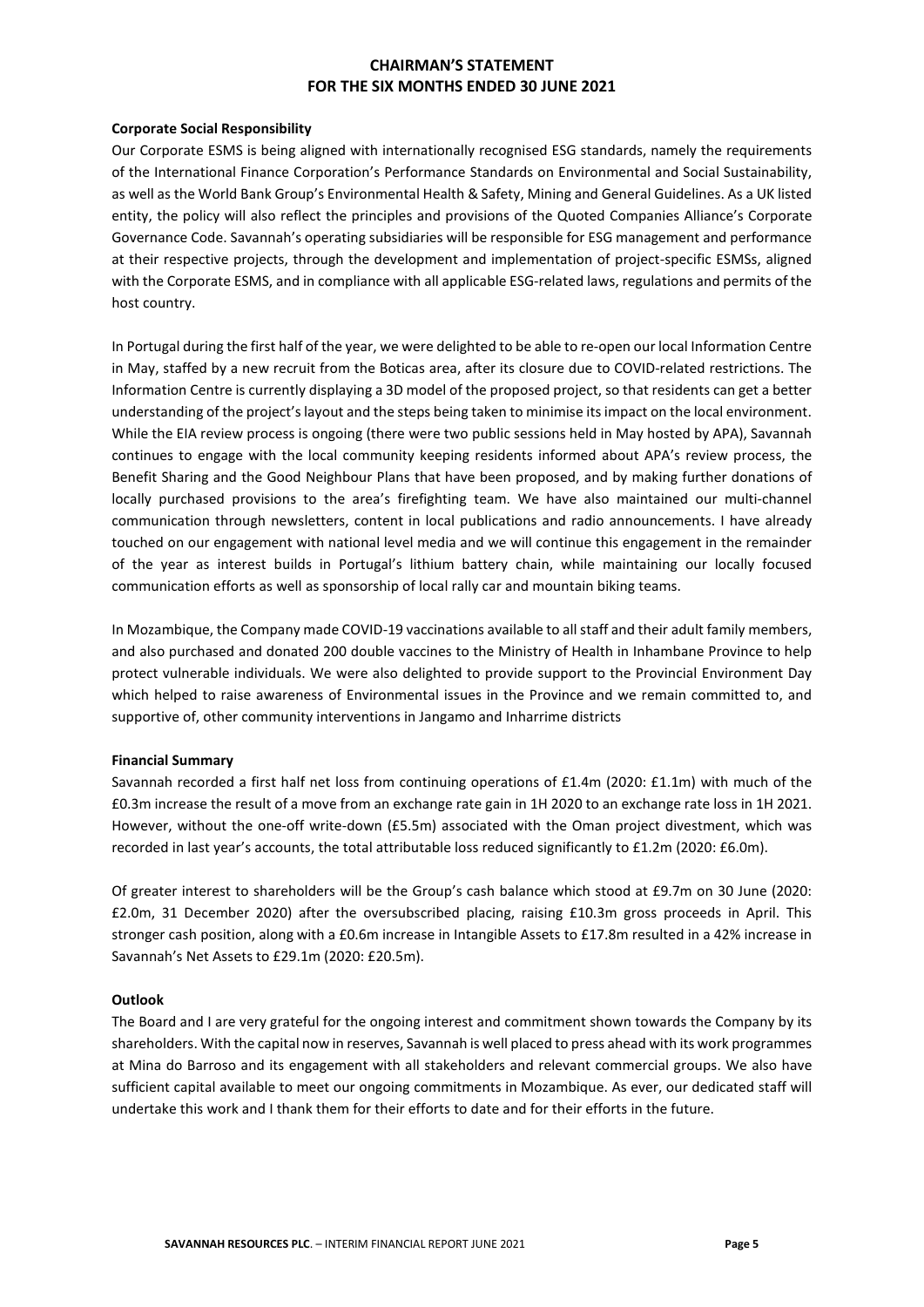The lithium market is proving to be an exciting and rapidly developing sector with Europe set to be a major part of the world's new lithium battery industry. Savannah is determined to take its place in this market and we look forward to reporting on developments relating to the three project milestones I have outlined above from 4Q 2021 onwards. We also look forward to updating the market on Mutamba, so that the project's stakeholders and our shareholders are clear on its future direction and that of Savannah.

# **Matthew King**

Chairman

Date: 21 September 2021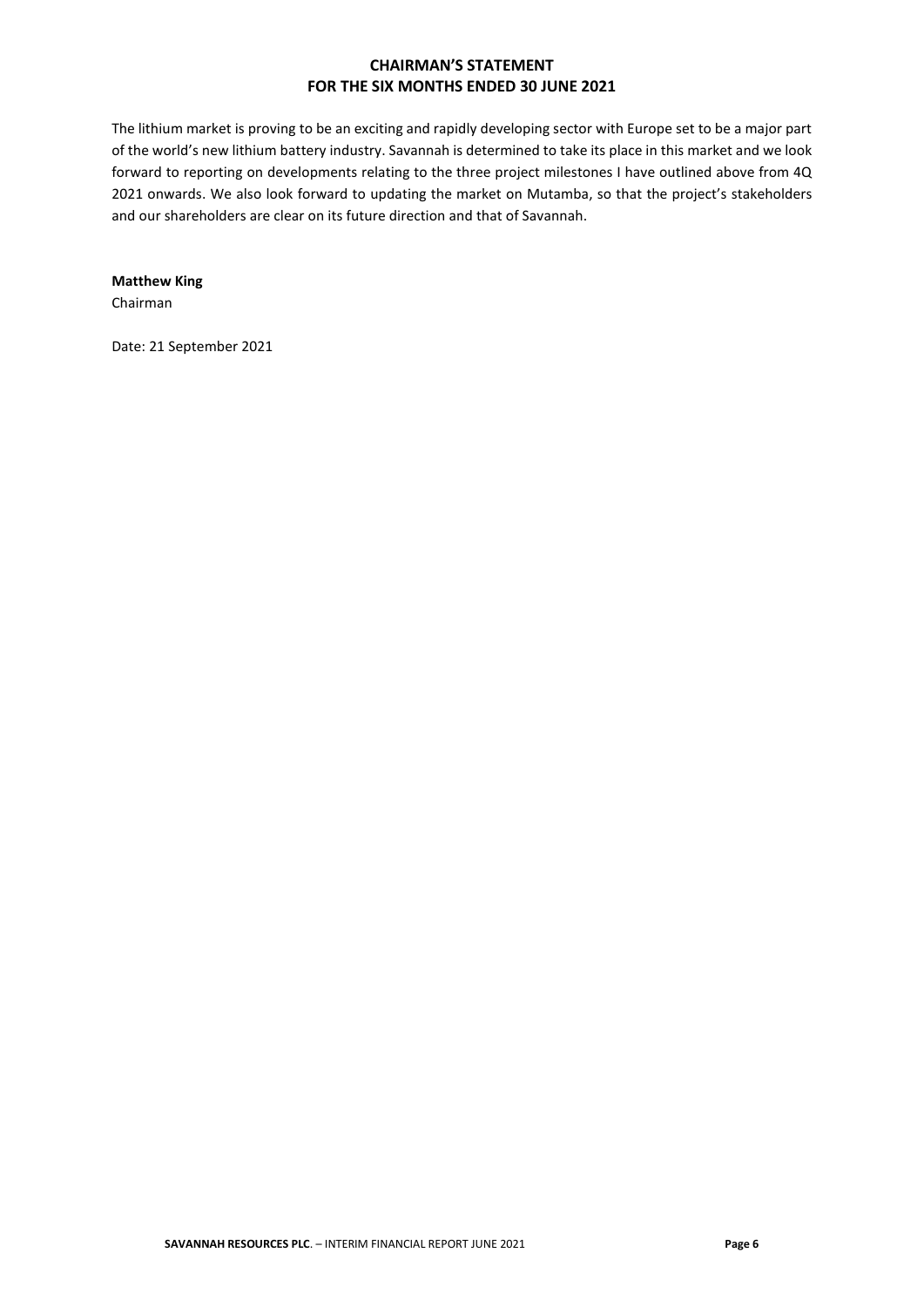# **CONSOLIDATED STATEMENT OF COMPREHENSIVE INCOME FOR THE SIX MONTHS ENDED 30 JUNE 2021**

|                                                        |              | <b>Unaudited</b> | Unaudited   | Audited       |
|--------------------------------------------------------|--------------|------------------|-------------|---------------|
|                                                        |              | Six months       | Six months  | Year ended 31 |
|                                                        | <b>Notes</b> | to 30 June       | to 30 June  | December      |
|                                                        |              | 2021             | 2020        | 2020          |
|                                                        |              | £                | £           | £             |
|                                                        |              |                  |             |               |
| <b>CONTINUING OPERATIONS</b>                           |              |                  |             |               |
| Revenue                                                |              |                  |             |               |
| Other Income                                           |              |                  |             | 26,099        |
| <b>Administrative Expenses</b>                         |              | (1,443,120)      | (1,080,385) | (2,988,663)   |
| <b>OPERATING LOSS</b>                                  |              | (1,443,120)      | (1,080,385) | (2,962,564)   |
| Finance Income                                         |              | 12,711           | 21,789      | 38,747        |
| <b>Finance Costs</b>                                   |              | (3,671)          | (448)       | (765)         |
| LOSS FROM CONTINUING OPERATIONS BEFORE AND             |              |                  |             |               |
| <b>AFTER TAX</b>                                       |              | (1,434,080)      | (1,059,044) | (2,924,582)   |
| <b>LOSS ON DISCONTINUED OPERATIONS BEFORE AND</b>      |              |                  |             |               |
| <b>AFTER TAX</b>                                       |              |                  | (5,469,581) | (5,401,176)   |
| <b>LOSS BEFORE AND AFTER TAX ATTRIBUTABLE</b>          |              |                  |             |               |
| TO EQUITY OWNERS OF THE PARENT                         |              | (1,434,080)      | (6,528,625) | (8,325,758)   |
| <b>OTHER COMPREHENSIVE INCOME</b>                      |              |                  |             |               |
| Items that will not be reclassified to Profit or Loss: |              |                  |             |               |
| Net change in Fair Value through Other                 |              |                  |             |               |
| Comprehensive Income of Equity Investments             |              | 100,060          | (13, 210)   | 320,151       |
| Items that will or may be reclassified to Profit or    |              |                  |             |               |
| Loss:                                                  |              |                  |             |               |
| Exchange Gains / (Losses) arising on translation of    |              |                  |             |               |
| foreign operations                                     |              | 131,362          | 589,230     | (163, 284)    |
| OTHER COMPREHENSIVE INCOME FOR THE PERIOD              |              | 231,422          | 576,020     | 156,867       |
| TOTAL COMPREHENSIVE INCOME FOR THE PERIOD              |              |                  |             |               |
| ATTRIBUTABLE TO EQUITY OWNERS OF THE PARENT            |              | (1, 202, 658)    | (5,952,605) | (8, 168, 891) |
| Loss per share attributable to Equity Owners of the    |              |                  |             |               |
| parent expressed in pence per share:                   |              |                  |             |               |
| <b>Basic and Diluted</b>                               |              |                  |             |               |
| From Operations                                        | 3            | (0.09)           | (0.50)      | (0.62)        |
| <b>From Continued Operations</b>                       | 3            | (0.09)           | (0.08)      | (0.22)        |
| From Discontinued Operations                           | 3            |                  | (0.42)      | (0.40)        |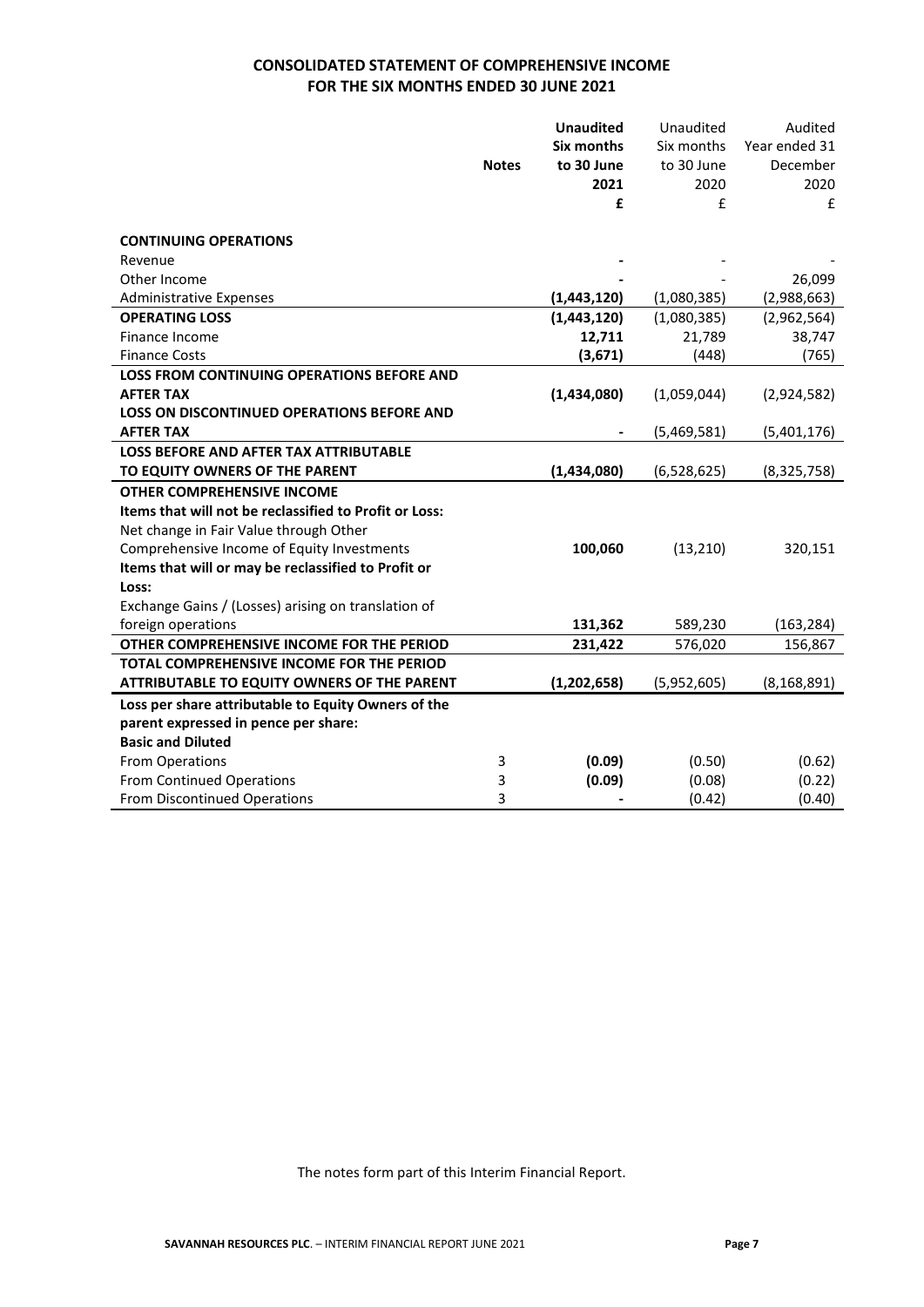### **CONSOLIDATED STATEMENT OF FINANCIAL POSITION AS AT 30 JUNE 2021**

| 30 June<br>30 June<br>31 December<br><b>Notes</b><br>2021<br>2020<br>2020<br>£<br>£<br>£<br><b>ASSETS</b><br><b>NON-CURRENT ASSETS</b><br>4<br>Intangible Assets<br>17,836,604<br>16,893,437<br>17,246,222<br>Right-of-Use Assets<br>12,256<br>31,237<br>21,709<br>Other Intangible Assets<br>8,920<br>6,682<br>Property, Plant and Equipment<br>1,259,197<br>973,528<br>5<br>1,064,198<br><b>Other Non-Current Assets</b><br>$\overline{7}$<br>70,803<br>83,648<br>73,530<br>$\overline{7}$<br>687,467<br>698,411<br><b>Bank Deposits</b><br>590,175<br><b>TOTAL NON-CURRENT ASSETS</b><br>19,671,328<br>18,974,850<br>18,911,846<br><b>CURRENT ASSETS</b><br>66,002<br>25,333<br>606,245<br>Investments<br><b>Trade and Other Receivables</b><br>6<br>423,513<br>173,688<br>194,301<br><b>Other Current Assets</b><br>7<br>16,137<br>16,141<br>13,670<br>Cash and Cash Equivalents<br>9,659,326<br>1,714,040<br>2,000,209<br>Assets in Disposal Groups Classified as Held for Sale<br>437,007<br><b>TOTAL CURRENT ASSETS</b><br>10,164,978<br>2,366,209<br>2,814,425<br><b>TOTAL ASSETS</b><br>29,836,306<br>21,341,059<br>21,726,271<br><b>EQUITY AND LIABILITIES</b><br><b>SHAREHOLDERS' EQUITY</b><br>9<br><b>Share Capital</b><br>16,889,598<br>12,989,598<br>14,309,910<br><b>Share Premium</b><br>41,695,948<br>33,538,187<br>34,474,884<br>Merger Reserve<br>6,683,000<br>6,683,000<br>6,683,000<br>(62, 179)<br>Foreign Currency Reserve<br>558,973<br>(193, 541)<br><b>Warrant Reserve</b><br>12,157<br>942,802<br>12,157<br>152,335<br>370,695<br>Share Based Payment Reserve<br>393,865 |
|------------------------------------------------------------------------------------------------------------------------------------------------------------------------------------------------------------------------------------------------------------------------------------------------------------------------------------------------------------------------------------------------------------------------------------------------------------------------------------------------------------------------------------------------------------------------------------------------------------------------------------------------------------------------------------------------------------------------------------------------------------------------------------------------------------------------------------------------------------------------------------------------------------------------------------------------------------------------------------------------------------------------------------------------------------------------------------------------------------------------------------------------------------------------------------------------------------------------------------------------------------------------------------------------------------------------------------------------------------------------------------------------------------------------------------------------------------------------------------------------------------------------------------------------------------------------------------------------------|
|                                                                                                                                                                                                                                                                                                                                                                                                                                                                                                                                                                                                                                                                                                                                                                                                                                                                                                                                                                                                                                                                                                                                                                                                                                                                                                                                                                                                                                                                                                                                                                                                      |
|                                                                                                                                                                                                                                                                                                                                                                                                                                                                                                                                                                                                                                                                                                                                                                                                                                                                                                                                                                                                                                                                                                                                                                                                                                                                                                                                                                                                                                                                                                                                                                                                      |
|                                                                                                                                                                                                                                                                                                                                                                                                                                                                                                                                                                                                                                                                                                                                                                                                                                                                                                                                                                                                                                                                                                                                                                                                                                                                                                                                                                                                                                                                                                                                                                                                      |
|                                                                                                                                                                                                                                                                                                                                                                                                                                                                                                                                                                                                                                                                                                                                                                                                                                                                                                                                                                                                                                                                                                                                                                                                                                                                                                                                                                                                                                                                                                                                                                                                      |
|                                                                                                                                                                                                                                                                                                                                                                                                                                                                                                                                                                                                                                                                                                                                                                                                                                                                                                                                                                                                                                                                                                                                                                                                                                                                                                                                                                                                                                                                                                                                                                                                      |
|                                                                                                                                                                                                                                                                                                                                                                                                                                                                                                                                                                                                                                                                                                                                                                                                                                                                                                                                                                                                                                                                                                                                                                                                                                                                                                                                                                                                                                                                                                                                                                                                      |
|                                                                                                                                                                                                                                                                                                                                                                                                                                                                                                                                                                                                                                                                                                                                                                                                                                                                                                                                                                                                                                                                                                                                                                                                                                                                                                                                                                                                                                                                                                                                                                                                      |
|                                                                                                                                                                                                                                                                                                                                                                                                                                                                                                                                                                                                                                                                                                                                                                                                                                                                                                                                                                                                                                                                                                                                                                                                                                                                                                                                                                                                                                                                                                                                                                                                      |
|                                                                                                                                                                                                                                                                                                                                                                                                                                                                                                                                                                                                                                                                                                                                                                                                                                                                                                                                                                                                                                                                                                                                                                                                                                                                                                                                                                                                                                                                                                                                                                                                      |
|                                                                                                                                                                                                                                                                                                                                                                                                                                                                                                                                                                                                                                                                                                                                                                                                                                                                                                                                                                                                                                                                                                                                                                                                                                                                                                                                                                                                                                                                                                                                                                                                      |
|                                                                                                                                                                                                                                                                                                                                                                                                                                                                                                                                                                                                                                                                                                                                                                                                                                                                                                                                                                                                                                                                                                                                                                                                                                                                                                                                                                                                                                                                                                                                                                                                      |
|                                                                                                                                                                                                                                                                                                                                                                                                                                                                                                                                                                                                                                                                                                                                                                                                                                                                                                                                                                                                                                                                                                                                                                                                                                                                                                                                                                                                                                                                                                                                                                                                      |
|                                                                                                                                                                                                                                                                                                                                                                                                                                                                                                                                                                                                                                                                                                                                                                                                                                                                                                                                                                                                                                                                                                                                                                                                                                                                                                                                                                                                                                                                                                                                                                                                      |
|                                                                                                                                                                                                                                                                                                                                                                                                                                                                                                                                                                                                                                                                                                                                                                                                                                                                                                                                                                                                                                                                                                                                                                                                                                                                                                                                                                                                                                                                                                                                                                                                      |
|                                                                                                                                                                                                                                                                                                                                                                                                                                                                                                                                                                                                                                                                                                                                                                                                                                                                                                                                                                                                                                                                                                                                                                                                                                                                                                                                                                                                                                                                                                                                                                                                      |
|                                                                                                                                                                                                                                                                                                                                                                                                                                                                                                                                                                                                                                                                                                                                                                                                                                                                                                                                                                                                                                                                                                                                                                                                                                                                                                                                                                                                                                                                                                                                                                                                      |
|                                                                                                                                                                                                                                                                                                                                                                                                                                                                                                                                                                                                                                                                                                                                                                                                                                                                                                                                                                                                                                                                                                                                                                                                                                                                                                                                                                                                                                                                                                                                                                                                      |
|                                                                                                                                                                                                                                                                                                                                                                                                                                                                                                                                                                                                                                                                                                                                                                                                                                                                                                                                                                                                                                                                                                                                                                                                                                                                                                                                                                                                                                                                                                                                                                                                      |
|                                                                                                                                                                                                                                                                                                                                                                                                                                                                                                                                                                                                                                                                                                                                                                                                                                                                                                                                                                                                                                                                                                                                                                                                                                                                                                                                                                                                                                                                                                                                                                                                      |
|                                                                                                                                                                                                                                                                                                                                                                                                                                                                                                                                                                                                                                                                                                                                                                                                                                                                                                                                                                                                                                                                                                                                                                                                                                                                                                                                                                                                                                                                                                                                                                                                      |
|                                                                                                                                                                                                                                                                                                                                                                                                                                                                                                                                                                                                                                                                                                                                                                                                                                                                                                                                                                                                                                                                                                                                                                                                                                                                                                                                                                                                                                                                                                                                                                                                      |
|                                                                                                                                                                                                                                                                                                                                                                                                                                                                                                                                                                                                                                                                                                                                                                                                                                                                                                                                                                                                                                                                                                                                                                                                                                                                                                                                                                                                                                                                                                                                                                                                      |
|                                                                                                                                                                                                                                                                                                                                                                                                                                                                                                                                                                                                                                                                                                                                                                                                                                                                                                                                                                                                                                                                                                                                                                                                                                                                                                                                                                                                                                                                                                                                                                                                      |
|                                                                                                                                                                                                                                                                                                                                                                                                                                                                                                                                                                                                                                                                                                                                                                                                                                                                                                                                                                                                                                                                                                                                                                                                                                                                                                                                                                                                                                                                                                                                                                                                      |
|                                                                                                                                                                                                                                                                                                                                                                                                                                                                                                                                                                                                                                                                                                                                                                                                                                                                                                                                                                                                                                                                                                                                                                                                                                                                                                                                                                                                                                                                                                                                                                                                      |
|                                                                                                                                                                                                                                                                                                                                                                                                                                                                                                                                                                                                                                                                                                                                                                                                                                                                                                                                                                                                                                                                                                                                                                                                                                                                                                                                                                                                                                                                                                                                                                                                      |
|                                                                                                                                                                                                                                                                                                                                                                                                                                                                                                                                                                                                                                                                                                                                                                                                                                                                                                                                                                                                                                                                                                                                                                                                                                                                                                                                                                                                                                                                                                                                                                                                      |
|                                                                                                                                                                                                                                                                                                                                                                                                                                                                                                                                                                                                                                                                                                                                                                                                                                                                                                                                                                                                                                                                                                                                                                                                                                                                                                                                                                                                                                                                                                                                                                                                      |
| <b>FVTOCI Reserve</b><br>(14, 120)<br>(56, 649)<br>276,712                                                                                                                                                                                                                                                                                                                                                                                                                                                                                                                                                                                                                                                                                                                                                                                                                                                                                                                                                                                                                                                                                                                                                                                                                                                                                                                                                                                                                                                                                                                                           |
| (34, 604, 250)<br><b>Retained Earnings</b><br>(36, 214, 631)<br>(35, 450, 713)                                                                                                                                                                                                                                                                                                                                                                                                                                                                                                                                                                                                                                                                                                                                                                                                                                                                                                                                                                                                                                                                                                                                                                                                                                                                                                                                                                                                                                                                                                                       |
| TOTAL EQUITY ATTRIBUTABLE TO EQUITY                                                                                                                                                                                                                                                                                                                                                                                                                                                                                                                                                                                                                                                                                                                                                                                                                                                                                                                                                                                                                                                                                                                                                                                                                                                                                                                                                                                                                                                                                                                                                                  |
| <b>HOLDERS OF THE PARENT</b><br>29,142,108<br>20,422,356<br>20,506,274                                                                                                                                                                                                                                                                                                                                                                                                                                                                                                                                                                                                                                                                                                                                                                                                                                                                                                                                                                                                                                                                                                                                                                                                                                                                                                                                                                                                                                                                                                                               |
| <b>LIABILITIES</b>                                                                                                                                                                                                                                                                                                                                                                                                                                                                                                                                                                                                                                                                                                                                                                                                                                                                                                                                                                                                                                                                                                                                                                                                                                                                                                                                                                                                                                                                                                                                                                                   |
| <b>NON-CURRENT LIABILITIES</b>                                                                                                                                                                                                                                                                                                                                                                                                                                                                                                                                                                                                                                                                                                                                                                                                                                                                                                                                                                                                                                                                                                                                                                                                                                                                                                                                                                                                                                                                                                                                                                       |
| Lease Liabilities<br>6,728<br>1,130<br><b>TOTAL NON-CURRENT LIABILITIES</b><br>6,728<br>1,130                                                                                                                                                                                                                                                                                                                                                                                                                                                                                                                                                                                                                                                                                                                                                                                                                                                                                                                                                                                                                                                                                                                                                                                                                                                                                                                                                                                                                                                                                                        |
| <b>CURRENT LIABILITIES</b>                                                                                                                                                                                                                                                                                                                                                                                                                                                                                                                                                                                                                                                                                                                                                                                                                                                                                                                                                                                                                                                                                                                                                                                                                                                                                                                                                                                                                                                                                                                                                                           |
| Lease Liabilities<br>6,477<br>15,422<br>11,608                                                                                                                                                                                                                                                                                                                                                                                                                                                                                                                                                                                                                                                                                                                                                                                                                                                                                                                                                                                                                                                                                                                                                                                                                                                                                                                                                                                                                                                                                                                                                       |
| <b>Trade and Other Payables</b>                                                                                                                                                                                                                                                                                                                                                                                                                                                                                                                                                                                                                                                                                                                                                                                                                                                                                                                                                                                                                                                                                                                                                                                                                                                                                                                                                                                                                                                                                                                                                                      |
| 8<br>687,721<br>793,409<br>1,207,259<br>Liabilities Directly Associated with Assets in                                                                                                                                                                                                                                                                                                                                                                                                                                                                                                                                                                                                                                                                                                                                                                                                                                                                                                                                                                                                                                                                                                                                                                                                                                                                                                                                                                                                                                                                                                               |
| Disposal Groups Classified as Held for Sale<br>103,144                                                                                                                                                                                                                                                                                                                                                                                                                                                                                                                                                                                                                                                                                                                                                                                                                                                                                                                                                                                                                                                                                                                                                                                                                                                                                                                                                                                                                                                                                                                                               |
| <b>TOTAL CURRENT LIABILITIES</b><br>694,198<br>1,218,867<br>911,975                                                                                                                                                                                                                                                                                                                                                                                                                                                                                                                                                                                                                                                                                                                                                                                                                                                                                                                                                                                                                                                                                                                                                                                                                                                                                                                                                                                                                                                                                                                                  |
| <b>TOTAL LIABILITIES</b><br>918,703<br>694,198<br>1,219,997                                                                                                                                                                                                                                                                                                                                                                                                                                                                                                                                                                                                                                                                                                                                                                                                                                                                                                                                                                                                                                                                                                                                                                                                                                                                                                                                                                                                                                                                                                                                          |
| <b>TOTAL EQUITY AND LIABILITIES</b><br>29,836,306<br>21,341,059<br>21,726,271                                                                                                                                                                                                                                                                                                                                                                                                                                                                                                                                                                                                                                                                                                                                                                                                                                                                                                                                                                                                                                                                                                                                                                                                                                                                                                                                                                                                                                                                                                                        |

The Interim Financial Report was approved by the Board of Directors on 21 September 2021 and was signed on its behalf by:

……………………………………………….. David Archer Chief Executive Officer Company number: 07307107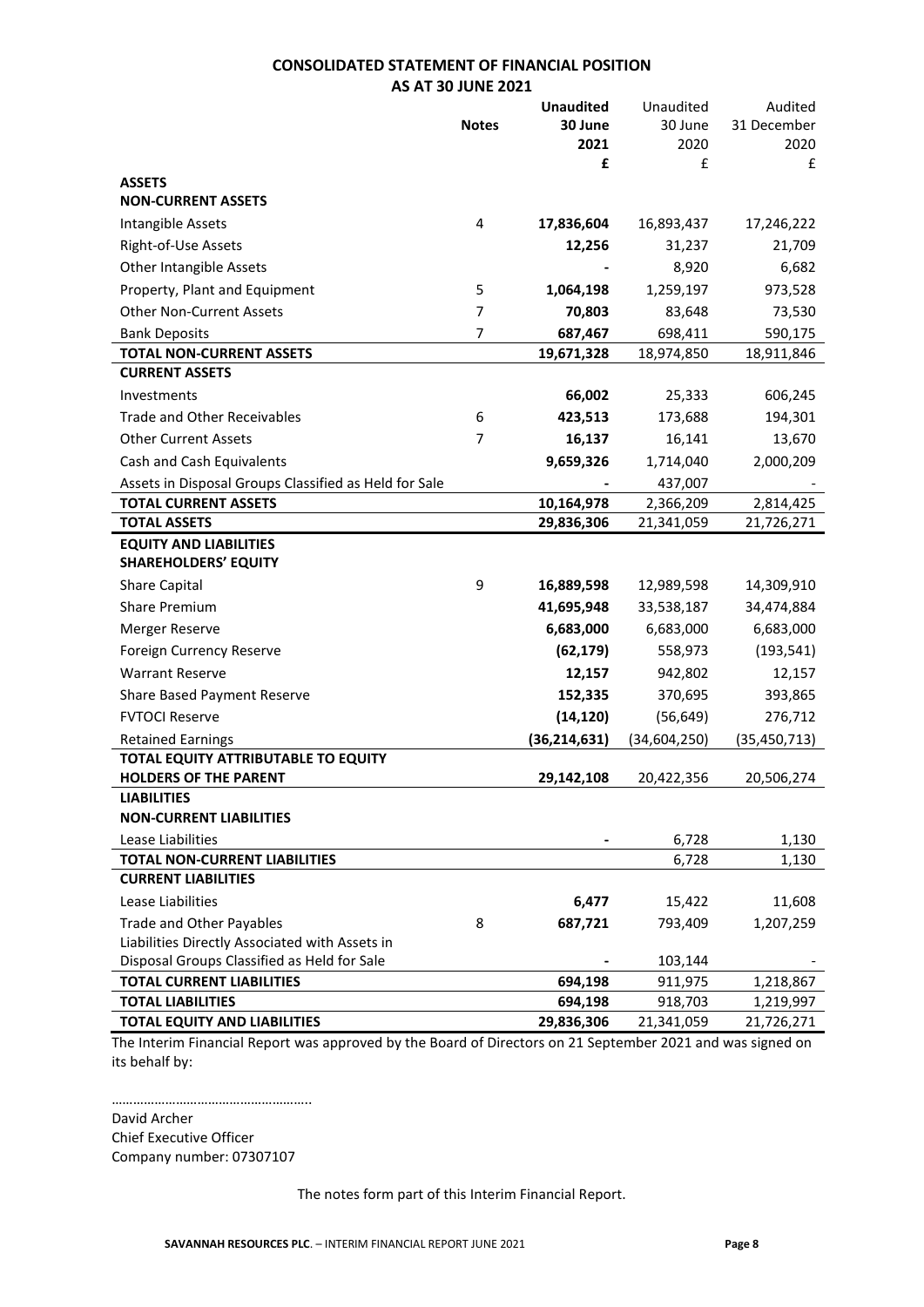# **CONSOLIDATED STATEMENT OF CHANGES IN EQUITY FOR THE SIX MONTHS ENDED 30 JUNE 2021**

|                                                     |                       |              |                |                |                | <b>Share</b>   |                |                 |               |
|-----------------------------------------------------|-----------------------|--------------|----------------|----------------|----------------|----------------|----------------|-----------------|---------------|
|                                                     |                       |              |                | Foreign        |                | <b>Based</b>   |                |                 |               |
|                                                     | <b>Share</b>          | <b>Share</b> | Merger         | Currency       | Warrant        | Payment        | <b>FVTOCI</b>  | <b>Retained</b> | <b>Total</b>  |
|                                                     | Capital               | Premium      | <b>Reserve</b> | <b>Reserve</b> | <b>Reserve</b> | <b>Reserve</b> | Reserve        | <b>Earnings</b> | <b>Equity</b> |
|                                                     | £                     | £            | £              | £              | £              | £              | £              | £               | £             |
| At 1 January 2020                                   | 12,974,598            | 33,511,787   | 6,683,000      | (30, 257)      | 975,679        | 410,121        | (43, 439)      | (28, 163, 712)  | 26,317,777    |
| Loss for the period                                 |                       |              |                |                |                |                | $\overline{a}$ | (6,528,625)     | (6,528,625)   |
| <b>Other Comprehensive</b>                          |                       |              |                |                |                |                |                |                 |               |
| Income                                              |                       |              |                | 589,230        |                |                | (13, 210)      |                 | 576,020       |
|                                                     |                       |              |                |                |                |                |                |                 |               |
| <b>Total Comprehensive</b><br>Income for the period |                       |              |                | 589,230        |                |                | (13, 210)      | (6,528,625)     | (5,952,605)   |
|                                                     |                       |              |                |                |                |                |                |                 |               |
| <b>Exercised Options</b>                            | 15,000                | 26,400       |                |                |                | (16, 650)      |                | 16,650          | 41,400        |
| Lapse of Options                                    |                       |              |                |                |                | (38, 560)      |                | 38,560          |               |
| Lapse of Warrants                                   |                       |              |                |                | (32, 877)      |                |                | 32,877          |               |
| Share Based Payment                                 |                       |              |                |                |                |                |                |                 |               |
| charges                                             |                       |              |                |                |                | 15,784         |                |                 | 15,784        |
| At 30 June 2020                                     | 12,989,598 33,538,187 |              | 6,683,000      | 558,973        | 942,802        | 370,695        | (56, 649)      | (34,604,250)    | 20,422,356    |
| Loss for the period                                 |                       |              |                |                |                |                | $\overline{a}$ | (1,797,133)     | (1,797,133)   |
| <b>Other Comprehensive</b>                          |                       |              |                |                |                |                |                |                 |               |
| Income                                              |                       |              |                | $-$ (752,514)  |                |                | 333,361        |                 | (419, 153)    |
| <b>Total Comprehensive</b>                          |                       |              |                |                |                |                |                |                 |               |
| Income for the period                               |                       |              |                | $-$ (752,514)  |                |                | 333,361        | (1,797,133)     | (2, 216, 286) |
| <b>Issue of Share Capital</b>                       |                       |              |                |                |                |                |                |                 |               |
| (net of expenses)                                   | 1,300,113             | 920,537      |                |                |                |                |                |                 | 2,220,650     |
| Shares issued in lieu                               | 20,199                | 16,160       |                |                |                |                |                |                 | 36,359        |
| Share Based Payment                                 |                       |              |                |                |                |                |                |                 |               |
| charges                                             |                       |              |                |                |                | 43,195         |                |                 | 43,195        |
| <b>Exercise of options</b>                          |                       |              |                |                |                |                |                |                 |               |
| Lapse of Options                                    |                       |              |                |                |                | (20, 025)      |                | 20,025          |               |
| Lapse of Warrants                                   |                       |              |                |                | (930, 645)     |                |                | 930,645         |               |
| At 31 December 2020                                 | 14,309,910            | 34,474,884   | 6,683,000      | (193, 541)     | 12,157         | 393,865        | 276,712        | (35, 450, 713)  | 20,506,274    |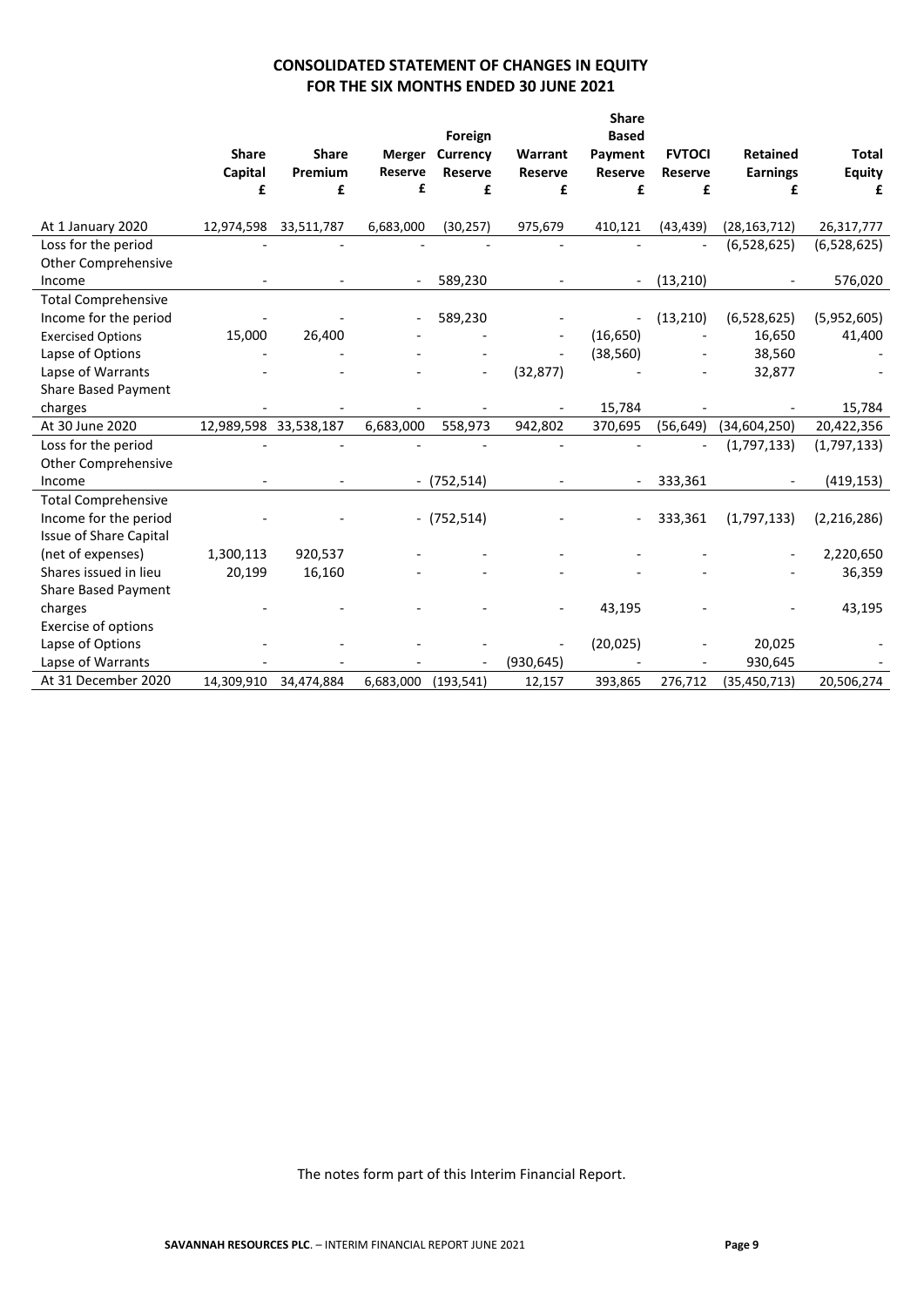# **CONSOLIDATED STATEMENT OF CHANGES IN EQUITY FOR THE SIX MONTHS ENDED 30 JUNE 2021**

|                               |              |                |                |                 |                              | <b>Share</b>   |                          |                 |               |
|-------------------------------|--------------|----------------|----------------|-----------------|------------------------------|----------------|--------------------------|-----------------|---------------|
|                               |              |                |                | Foreign         |                              | Based          |                          |                 |               |
|                               | <b>Share</b> | <b>Share</b>   | Merger         | <b>Currency</b> | Warrant                      | Payment        | <b>FVTOCI</b>            | <b>Retained</b> | Total         |
|                               | Capital      | Premium        | Reserve        | Reserve         | Reserve                      | <b>Reserve</b> | <b>Reserve</b>           | <b>Earnings</b> | <b>Equity</b> |
|                               | £            | £              | £              | £               | £                            | £              | £                        | £               | £             |
| At 31 December 2020           | 14,309,910   | 34,474,884     | 6,683,000      | (193, 541)      | 12,157                       | 393,865        | 276,712                  | (35, 450, 713)  | 20,506,274    |
| Loss for the period           |              |                |                |                 |                              |                | $\overline{\phantom{a}}$ | (1,434,080)     | (1,434,080)   |
| <b>Other Comprehensive</b>    |              |                |                |                 |                              |                |                          |                 |               |
| <b>Income</b>                 |              |                | $\blacksquare$ | 131,362         | ٠                            |                | - (290,832)              | 390,892         | 231,422       |
| <b>Total Comprehensive</b>    |              |                |                |                 |                              |                |                          |                 |               |
| Income for the period         |              | $\blacksquare$ | $\blacksquare$ | 131,362         | $\qquad \qquad \blacksquare$ |                | $-(290,832)$             | (1,043,188)     | (1,202,658)   |
| <b>Issue of Share Capital</b> |              |                |                |                 |                              |                |                          |                 |               |
| (net of expenses)             | 2,579,688    | 7,221,064      |                |                 |                              |                |                          | $\blacksquare$  | 9,800,752     |
| Lapse of Options              |              |                |                |                 | $\overline{\phantom{a}}$     | (279, 270)     | $\overline{\phantom{0}}$ | 279,270         |               |
| <b>Share Based Payment</b>    |              |                |                |                 |                              |                |                          |                 |               |
| charges                       |              |                |                |                 | ۰.                           | 37,740         |                          | $\blacksquare$  | 37,740        |
| At 30 June 2021               | 16,889,598   | 41,695,948     | 6,683,000      | (62, 179)       | 12,157                       | 152,335        | (14, 120)                | (36, 214, 631)  | 29,142,108    |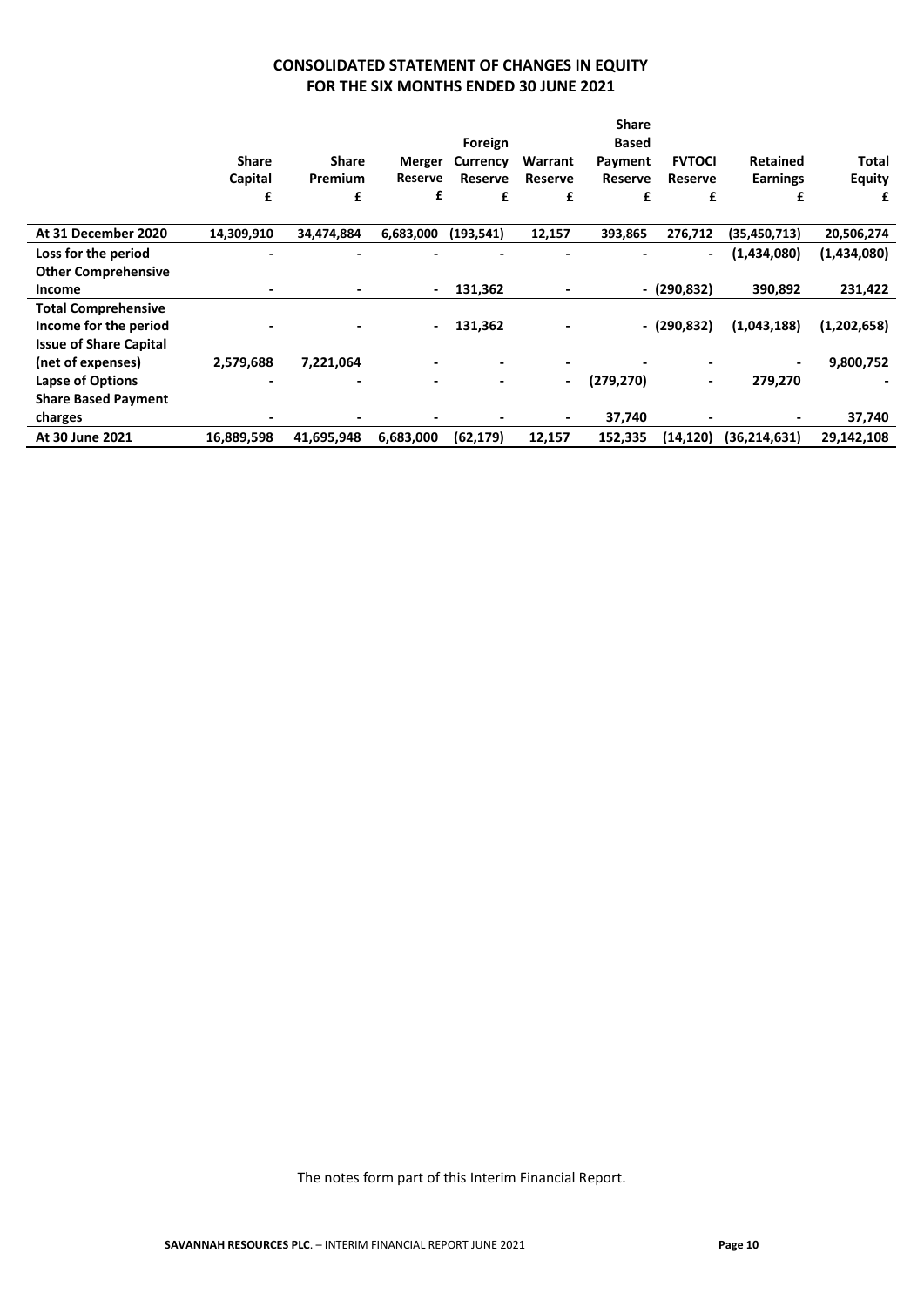# **CONSOLIDATED CASH FLOW STATEMENT FOR THE SIX MONTHS ENDED 30 JUNE 2021**

|                                                    | <b>Notes</b> |                  |                      | Audited       |
|----------------------------------------------------|--------------|------------------|----------------------|---------------|
|                                                    |              | <b>Unaudited</b> | <b>Unaudited Six</b> | Year ended    |
|                                                    |              | Six months       | months to            | December      |
|                                                    |              | to June 2021     | June 2020            | 2020          |
|                                                    |              | £                | £                    | £             |
| <b>Cash Flows used in Operating Activities</b>     |              |                  |                      |               |
| Loss for the period                                |              | (1,434,080)      | (6,528,625)          | (8,325,758)   |
| Depreciation and Amortisation charges              | 5            | 19,626           | 23,904               | 44,663        |
| Impairment of Assets classified as Held for Sale   |              |                  | 5,370,130            |               |
| Impairment of Other Intangible Assets              |              | 5,948            |                      |               |
| Share Based Payments Reserve charge                |              | 37,740           | 15,784               | 58,979        |
| Shares issued in lieu of payments to suppliers     |              |                  |                      | 36,359        |
| Finance Income                                     |              | (12, 711)        | (21,789)             | (38, 747)     |
| <b>Finance Expense</b>                             |              | 3,671            | 448                  | 765           |
| Exchange Losses / (Gains)                          |              | 120,501          | (133, 412)           | (37, 580)     |
| Loss on sale of discontinued operations            |              |                  |                      | 5,373,633     |
| <b>Cash Flow from Operating Activities before</b>  |              |                  |                      |               |
| changes in Working Capital                         |              | (1, 259, 305)    | (1, 273, 560)        | (2,887,686)   |
| Decrease in Trade and Other Receivables            |              | 29,212           | 119,010              | 176,312       |
| (Decrease) / Increase in Trade and Other Payables  |              | (464, 981)       | 149,116              | 443,541       |
| Net Cash used in Operating Activities              |              | (1,695,074)      | (1,005,434)          | (2, 267, 833) |
| <b>Cash flow used in Investing Activities</b>      |              |                  |                      |               |
| Purchase of Intangible Exploration Assets          |              | (685, 970)       | (912, 101)           | (1,577,532)   |
| Purchase of Right-of-Use assets                    |              | (798)            |                      |               |
| Purchase of Tangible Fixed Assets                  |              | (20, 027)        | (680)                | (2,721)       |
| Purchase of Investments                            |              |                  | (1,782)              |               |
| Proceeds from sale of Investments                  |              | 462,115          |                      | 3,272         |
| <b>Bank Deposits for Mining Licences</b>           |              |                  |                      | 57,319        |
| Interest received                                  |              | 12,711           | 21,789               | 38,747        |
| Proceeds from sale of discontinued operations      |              |                  |                      | 27,543        |
| Net Cash used in Investing Activities              |              | (231,969)        | (892, 774)           | (1,453,372)   |
| Cash Flow from/(used in) Financing Activities      |              |                  |                      |               |
| Proceeds from issues of Ordinary Shares (net of    |              |                  |                      |               |
| expenses)                                          |              | 9,704,501        | 41,400               | 2,220,650     |
| Proceeds from exercise of share options            |              |                  |                      | 41,400        |
| Principal paid on Lease Liabilities                |              | (6, 263)         | (8,900)              | (18, 310)     |
| Interest paid                                      |              | (3,671)          | (448)                | (765)         |
| Net Cash from Financing Activities                 |              | 9,694,567        | 32,052               | 2,242,975     |
| Increase / (Decrease) in Cash and Cash Equivalents |              | 7,767,524        | (1,866,156)          | (1,478,230)   |
| Cash and Cash Equivalents at beginning of period   |              | 2,000,209        | 3,484,781            | 3,484,781     |
| Exchange (Losses) / Gains on Cash and Cash         |              |                  |                      |               |
| Equivalents                                        |              | (108, 407)       | 95,415               | (6, 342)      |
| Cash and Cash Equivalents at end of period         |              | 9,659,326        | 1,714,040            | 2,000,209     |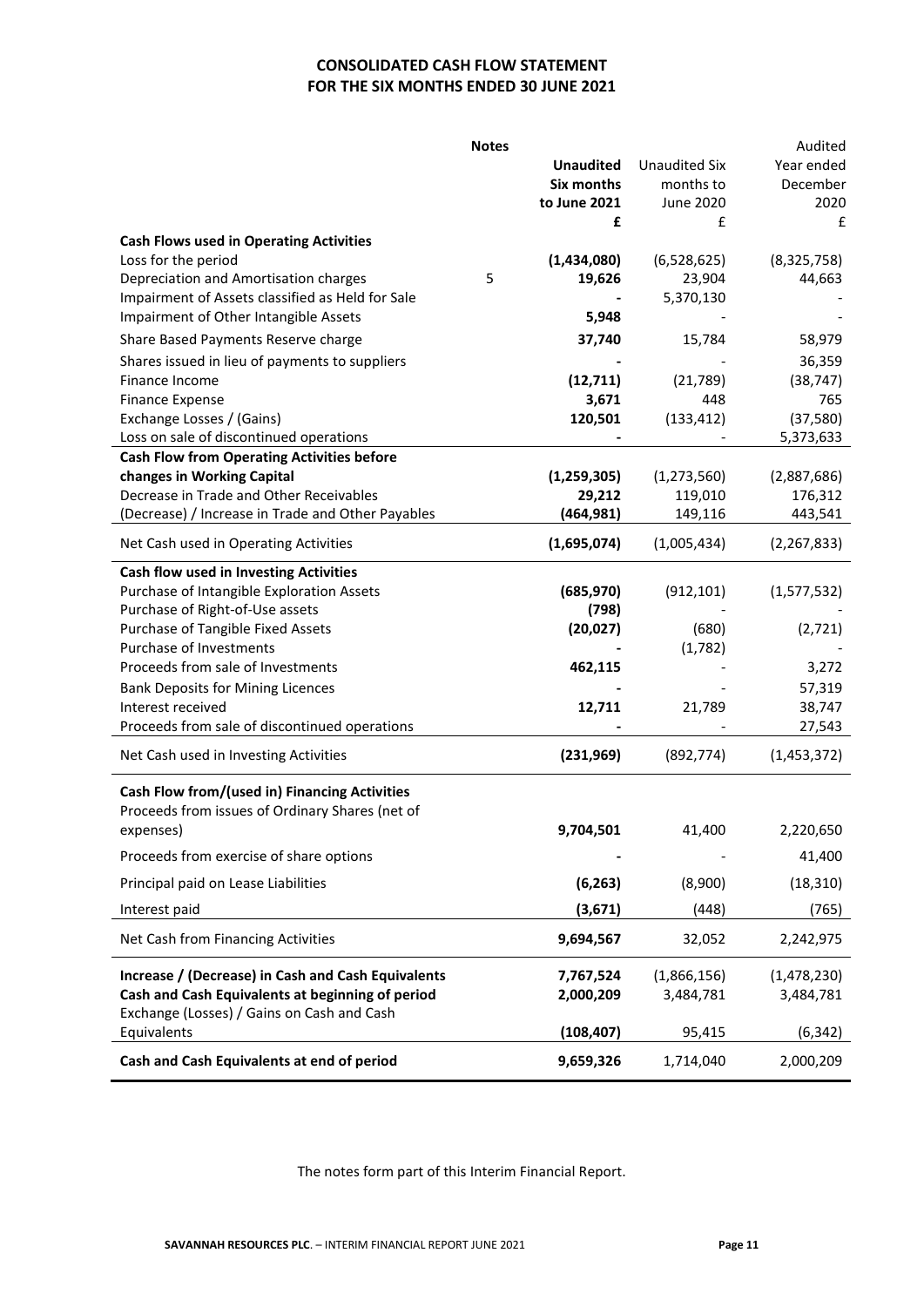#### **1. BASIS OF PREPARATION**

The financial information set out in this report is based on the Consolidated Financial Statements of Savannah Resources Plc (the 'Company') and its subsidiary companies (together referred to as the 'Group'). The Interim Financial Report of the Group for the six months ended 30 June 2021, which is unaudited, was approved by the Board on 21 September 2021. The financial information contained in this interim report does not constitute statutory accounts as defined by s434 of the Companies Act 2006. The statutory accounts for the year ended 31 December 2020 have been filed with the Registrar of Companies. The Auditors' Report on those accounts was unqualified and did not contain a statement under section 498 (2) or 498 (3) of the Companies Act 2006.

The financial information set out in this report has been prepared in accordance with the accounting policies set out in the Annual Report and Financial Statements of Savannah Resources Plc for the year ended 31 December 2020. New standards and amendments to IFRS effective as of 1 January 2021 have been reviewed by the Group and there has been no material impact on the financial information set out in this report as a result of these standards and amendments.

The Group Interim Financial Report is presented in Pound Sterling.

#### **Going Concern**

In common with many mineral exploration companies, the Company has raised equity finance to fund its activities. The Group had cash balance of £9.7m at 30 June 2021.

The Directors have reviewed the cash-flow projection for the Group and concluded that it has sufficient finance in place to meet its financial commitments for at least 12 months.

In forming their view, the directors have considered the impacts of COVID-19 related restrictions and potential future delays on the work schedule. Whilst the potential future impacts are unknown, the Board has considered the effect that additional delays in the work schedule could have on the Group's available cash resources. Having factored in reasonably plausible scenarios and reasonable mitigating actions (for example, the ability to reduce its uncommitted future expenditure), the director's consider sufficient cash balance are maintained under each scenario and that the Company will be able to meet its obligations as they fall due.

Accordingly, the Directors have concluded that these circumstances form a reasonable expectation that the Group has adequate resources to continue in operational existence, for the foreseeable future. For these reasons, the Directors continue to adopt the going concern basis in preparing the Annual Report and Accounts.

#### **2. SEGMENTAL REPORTING**

The Group complies with IFRS 8 Operating Segments, which requires operating segments to be identified on the basis of internal reports about components of the Group that are regularly reviewed by the chief operating decision maker, which the Company considers to be the Board of Directors. In the opinion of the Directors, the operations of the Group are comprised of exploration and development in Portugal, exploration and development in Mozambique, headquarter and corporate costs and the Company's third party investments and the discontinued operation in Oman.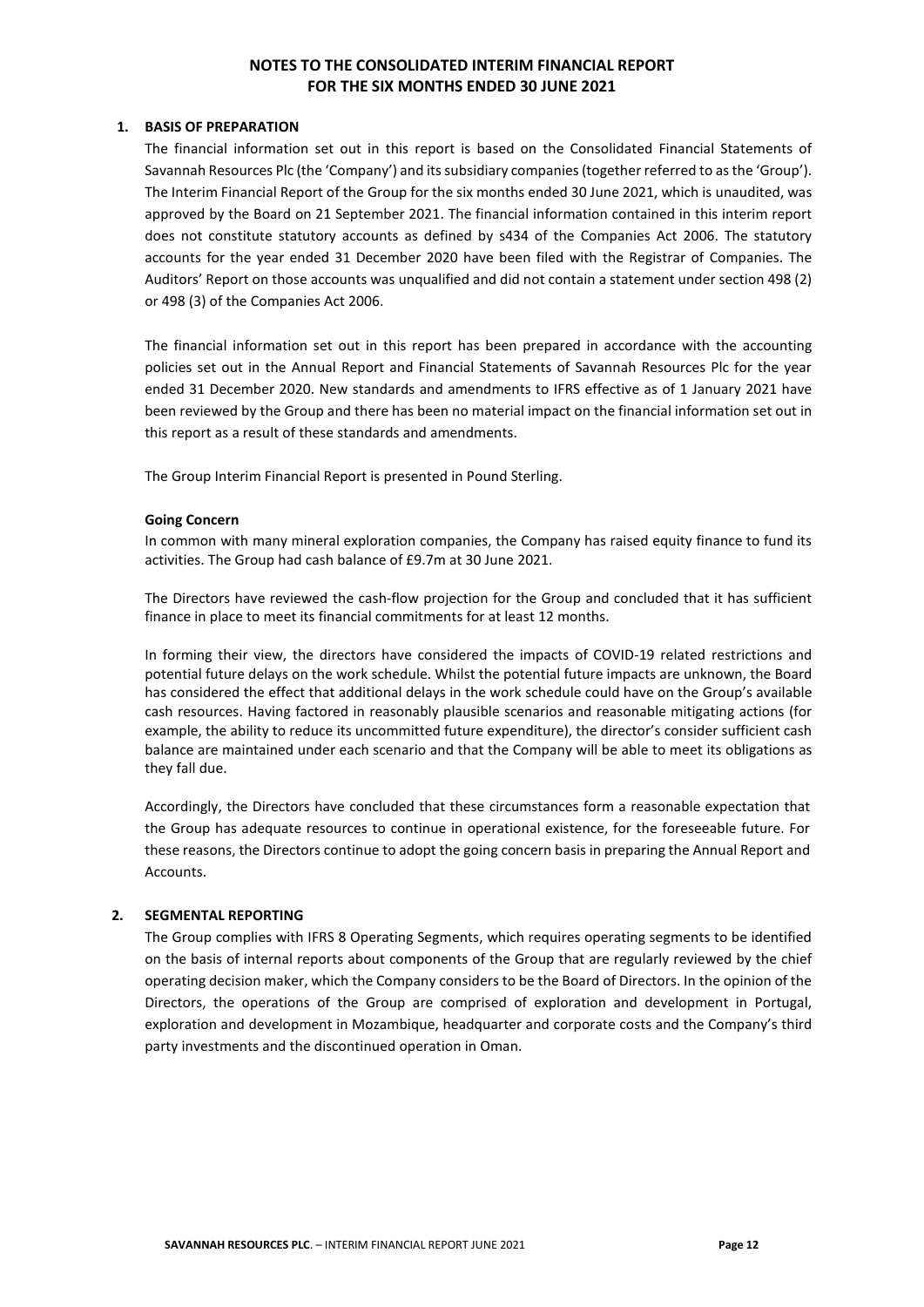Based on the Group's current stage of development there are no external revenues associated to the segments detailed below. For exploration and development in Portugal, Mozambique and the discontinued operation in Oman the segments are calculated by the summation of the balances in the legal entities which are readily identifiable to each of the segmental activities. In the case of the Investments, this is calculated by analysis of the specific related investment instruments. Recharges between segments are at cost (including transfer price charge) and included in each segment below. Inter-company loans are eliminated to zero and not included in each segment below.

|                             | Mozambique<br><b>Mineral</b><br><b>Sands</b> | Portugal<br><b>Lithium</b> | HQ and<br>Corporate | <b>Investments</b> | <b>Elimination</b> | Total       |
|-----------------------------|----------------------------------------------|----------------------------|---------------------|--------------------|--------------------|-------------|
|                             | £                                            | £                          | £                   | £                  | £                  | £           |
| Period 30 June 2021         |                                              |                            |                     |                    |                    |             |
| Revenue <sup>1</sup>        |                                              | 539,496                    | 385,655             |                    | (925, 151)         |             |
| <b>Finance Costs</b>        | (3,557)                                      | (114)                      |                     |                    |                    | (3,671)     |
| Interest Income             | 12,356                                       |                            | 355                 |                    |                    | 12,711      |
| <b>Share Based Payments</b> |                                              |                            | (37, 740)           |                    |                    | (37, 740)   |
| <b>Impairment of Assets</b> |                                              |                            | (5,948)             |                    |                    | (5,948)     |
| Loss for the period         | (209, 550)                                   | (589, 510)                 | (635,020)           |                    |                    | (1,434,080) |
| <b>Total Assets</b>         | 6,097,829                                    | 13,790,051                 | 9,882,424           | 66,002             |                    | 29,836,306  |
| <b>Total Non-Current</b>    |                                              |                            |                     |                    |                    |             |
| Assets                      | 5,975,203                                    | 13,689,348                 | 6,777               |                    |                    | 19,671,328  |
| <b>Additions to Non-</b>    |                                              |                            |                     |                    |                    |             |
| <b>Current Assets</b>       | 255,871                                      | 468,602                    |                     |                    |                    | 724,473     |
| <b>Total Current Assets</b> | 122,626                                      | 100,703                    | 9,875,647           | 66,002             |                    | 10,164,978  |
| <b>Total Liabilities</b>    | (23,671)                                     | (171,796)                  | (498,731)           |                    |                    | (694, 198)  |

|                          | Discontinued | Mozambique           | Portugal   | HQ and     | Invest- | Elimination              | Total       |
|--------------------------|--------------|----------------------|------------|------------|---------|--------------------------|-------------|
|                          | Operation    | <b>Mineral Sands</b> | Lithium    | corporate  | ments   |                          |             |
|                          | Oman         |                      |            |            |         |                          |             |
|                          | Copper       |                      |            |            |         |                          |             |
|                          | £            | £                    | £          | £          | £       | £                        | £           |
| Period 31 December 2020  |              |                      |            |            |         |                          |             |
| Revenue <sup>1</sup>     |              | 30,198               | 691,100    | 582,304    |         | (1,303,602)              |             |
| <b>Finance Costs</b>     |              |                      | (317)      |            |         |                          | (317)       |
| Interest Income          |              | 16,475               |            | 483        |         | $\overline{\phantom{a}}$ | 16,958      |
| Share based              |              |                      |            |            |         |                          |             |
| payments                 |              |                      |            | (43, 195)  |         |                          | (43, 195)   |
| Loss for the year        | 68,405       | (198, 827)           | (748, 551) | (918, 160) |         | $\overline{\phantom{a}}$ | (1,797,133) |
| <b>Total Assets</b>      |              | 5,403,090            | 13,917,231 | 1,799,705  | 606,245 | $\overline{\phantom{a}}$ | 21,726,271  |
| <b>Total Non-</b>        |              |                      |            |            |         |                          |             |
| <b>Current Assets</b>    |              | 5,274,621            | 13,624,502 | 12,723     |         | $\overline{\phantom{a}}$ | 18,911,846  |
| <b>Additions to Non-</b> |              |                      |            |            |         |                          |             |
| <b>Current Assets</b>    |              | 37,203               | 539,374    |            |         | $\overline{\phantom{a}}$ | 576,577     |
| <b>Total Current</b>     |              |                      |            |            |         |                          |             |
| Assets                   |              | 128,469              | 292,729    | 1,786,982  | 606,245 |                          | 2,814,425   |
| <b>Total Liabilities</b> |              | (65, 977)            | (260,023)  | (893, 997) |         | $\overline{\phantom{a}}$ | (1,219,997) |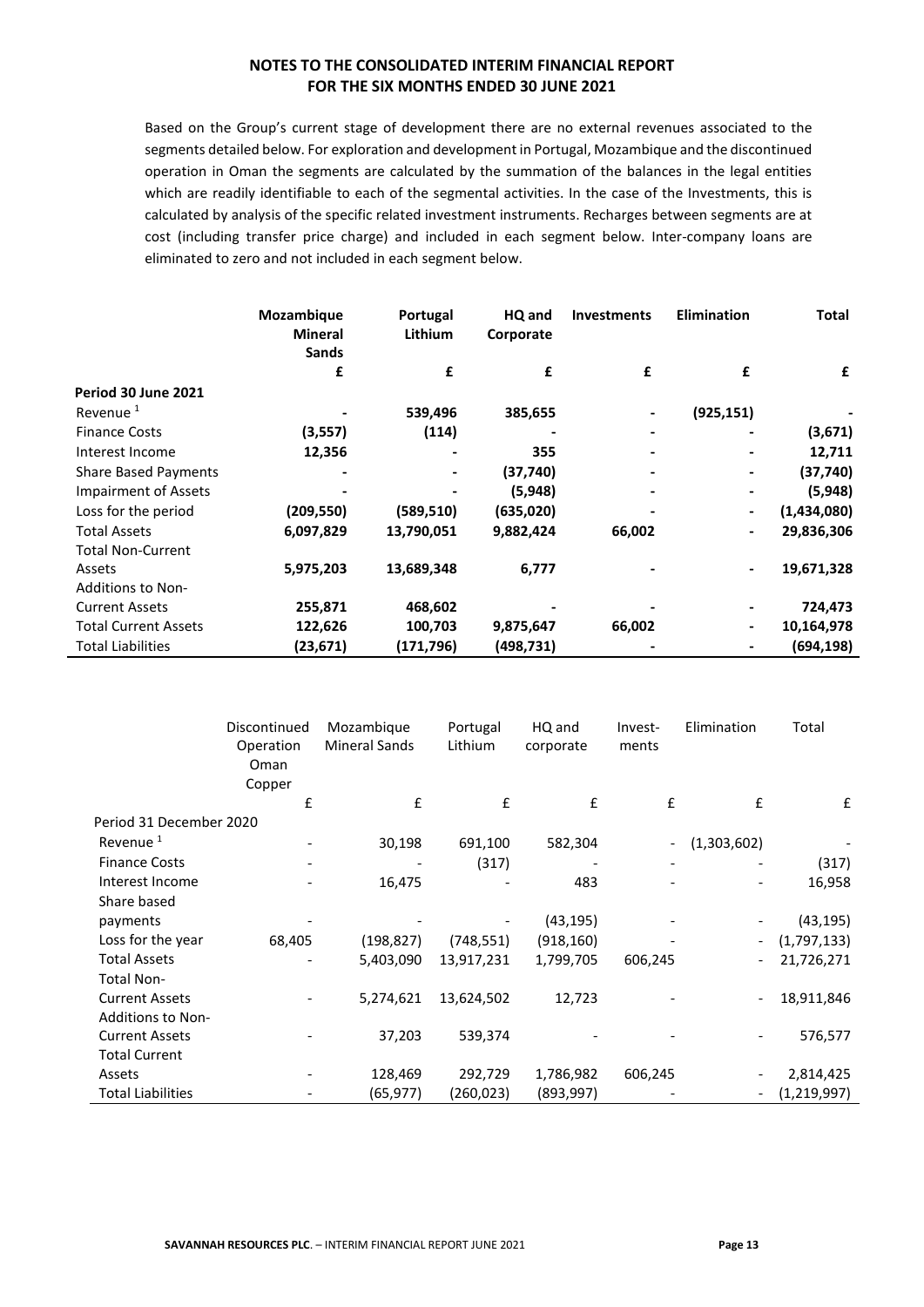|                             | Discontinued<br>Operation<br>Oman Copper | Mozambique<br>Mineral<br>Sands | Portugal<br>Lithium | HQ and<br>Corporate | Invest-<br>ments | Elimination | Total       |
|-----------------------------|------------------------------------------|--------------------------------|---------------------|---------------------|------------------|-------------|-------------|
|                             | £                                        | £                              | £                   | £                   | £                | £           | £           |
| Period 30 June 2020         |                                          |                                |                     |                     |                  |             |             |
| Revenue <sup>1</sup>        |                                          | 27,409                         | 419,730             | 344,515             |                  | (791, 654)  |             |
| <b>Finance Costs</b>        |                                          |                                | (448)               |                     |                  |             | (448)       |
| Interest Income             |                                          | 17,453                         |                     | 4,336               |                  |             | 21,789      |
| <b>Share Based Payments</b> |                                          |                                |                     | (15, 784)           |                  |             | (15, 784)   |
| <b>Impairment of Assets</b> | (5,370,130)                              |                                |                     |                     |                  |             | (5,370,130) |
| Loss for the period         | (5,469,581)                              | (197, 750)                     | (470, 576)          | (390, 718)          |                  |             | (6,528,625) |
| <b>Total Assets</b>         | 437,007                                  | 5,803,639                      | 13,417,870          | 1,657,210           | 25,333           |             | 21,341,059  |
| <b>Total Non-Current</b>    |                                          |                                |                     |                     |                  |             |             |
| Assets                      |                                          | 5,724,855                      | 13,228,272          | 21,723              |                  |             | 18,974,850  |
| Additions to Non-           |                                          |                                |                     |                     |                  |             |             |
| <b>Current Assets</b>       | 79,122                                   | 49,139                         | 555,937             |                     |                  |             | 684,198     |
| <b>Total Current Assets</b> | 437,007                                  | 78,784                         | 522,951             | 1,302,134           | 25,333           |             | 2,366,209   |
| <b>Total Liabilities</b>    | (103,144)                                | (34,119)                       | (290,951)           | (490, 489)          |                  |             | (918, 703)  |

<sup>1</sup> Revenues included in the Portugal Lithium segment include £539,496 (31 December 2020: £691,000; 30 June 2020: £419,730) related to intercompany recharges within this segment and therefore eliminated in the Elimination column

# **3. EARNINGS PER SHARE**

Basic earnings per share is calculated by dividing the earnings attributable to the ordinary shareholders by the weighted average number of ordinary shares outstanding during the period.

In accordance with IAS 33 as the Group is reporting a loss for both this and the preceding period the share options are not considered dilutive because the exercise of share options and warrants would have the effect of reducing the loss per share.

Reconciliations are set out below:

|                                                                                               | <b>Unaudited Six</b><br>months to 30 | Unaudited Six<br>months to 30 | <b>Audited Year</b><br>ended 31 |
|-----------------------------------------------------------------------------------------------|--------------------------------------|-------------------------------|---------------------------------|
|                                                                                               | <b>June 2021</b>                     | June 2020                     | December 2020                   |
| <b>Basic and Diluted Loss per Share:</b><br>Losses attributable to Ordinary Shareholders (£): |                                      |                               |                                 |
| Total Loss for the period $(f)$                                                               | (1,434,080)                          | (6,528,625)                   | (8,325,758)                     |
| Total Loss for the period from Continuing<br>Operations (£)                                   | (1,434,080)                          | (1,059,044)                   | (2,924,582)                     |
| Total Loss for the period from Discontinued<br>Operations (£)                                 |                                      | (5,469,581)                   | (5,401,176)                     |
| Weighted average number of shares (number)                                                    | 1,518,176,396                        | 1,295,376,368                 | 1,343,743,432                   |
| Loss per share – total loss for the period from<br>Operations (£)                             | (0.00094)                            | (0.0050)                      | (0.0062)                        |
| Loss per share $-$ total loss for the period from<br>Continuing Operations (£)                | (0.00094)                            | (0.0008)                      | (0.0022)                        |
| Loss per share $-$ total loss for the period from<br>Discontinued Operations (£)              |                                      | (0.0042)                      | (0.0040)                        |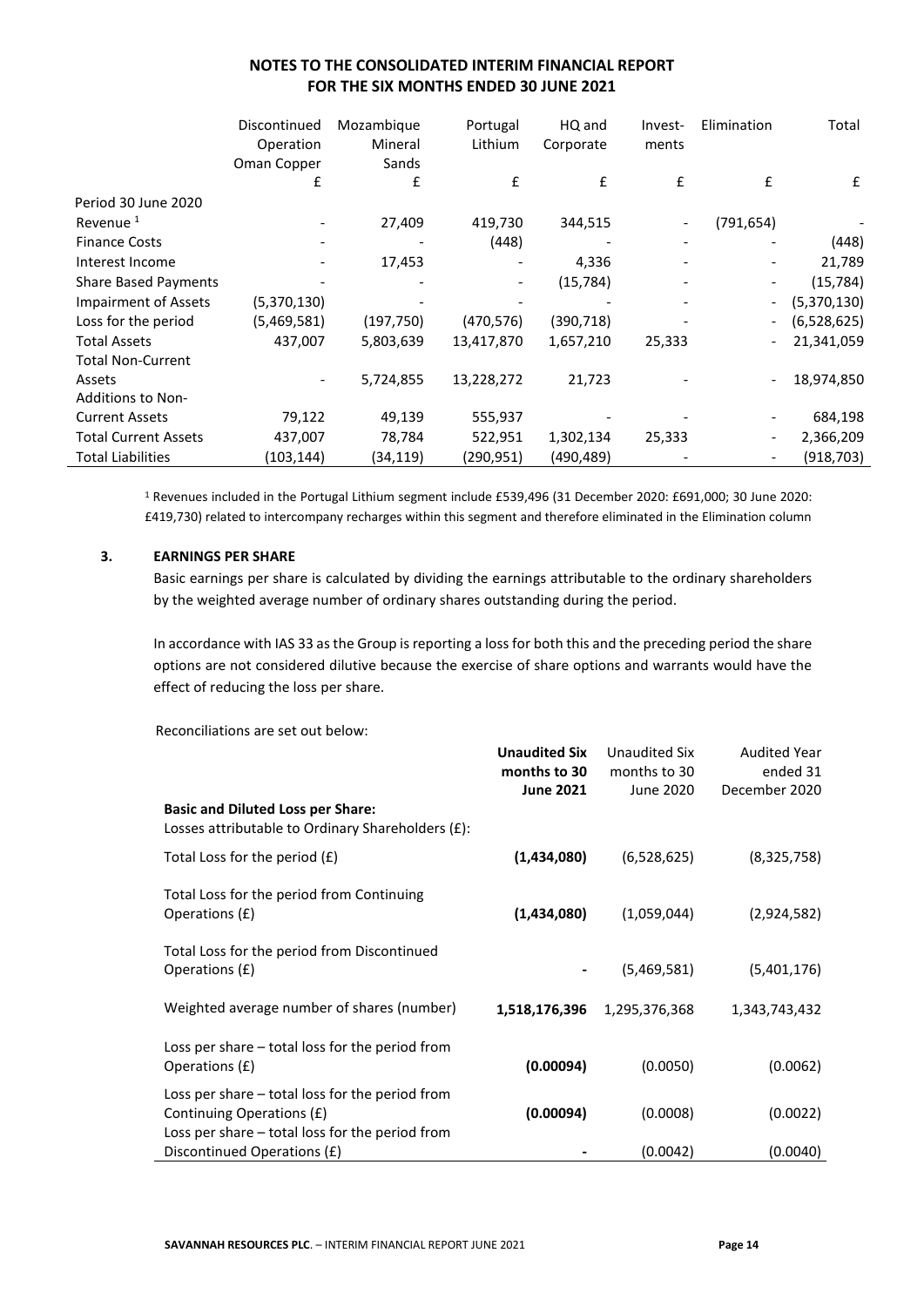#### **4. INTANGIBLE ASSETS**

J.

|                                                                       | <b>Exploration and</b><br><b>Evaluation Assets</b> |
|-----------------------------------------------------------------------|----------------------------------------------------|
|                                                                       |                                                    |
| Cost                                                                  | £                                                  |
| At 1 January 2020                                                     | 21,208,400                                         |
| <b>Additions</b>                                                      | 734,616                                            |
| Transfer from Other Intangible Assets                                 | (279, 850)                                         |
| Disposal assets on liquidation                                        | (140, 024)                                         |
| <b>Exchange differences</b>                                           | 740,425                                            |
| At 30 June 2020                                                       | 22,263,567                                         |
| Additions                                                             | 774,178                                            |
| Transfer to Assets classified as Held for Sale                        | (5,370,130)                                        |
| Exchange difference                                                   | (421, 393)                                         |
| At 31 December 2020                                                   | 17,246,222                                         |
| <b>Additions</b>                                                      | 687,447                                            |
| <b>Exchange differences</b>                                           | (97,065)                                           |
| At 30 June 2021                                                       | 17,836,604                                         |
|                                                                       |                                                    |
| <b>Depreciation and Impairment</b><br>At 1 January 2020               | 140,024                                            |
| Reverse on disposal of assets on liquidation                          | (140, 024)                                         |
| Impairment charge related to assets transferred to held               |                                                    |
| for sale                                                              | 5,370,130                                          |
| At 30 June 2020                                                       | 5,370,130                                          |
| Transfer to Assets classified as Held for Sale<br>At 31 December 2020 | (5,370,130)                                        |
| At 30 June 2021                                                       |                                                    |
|                                                                       |                                                    |
| <b>Net Book Value</b>                                                 |                                                    |
| At 1 January 2020                                                     | 21,068,376                                         |
| At 30 June 2020                                                       | 16,893,437                                         |
| At 31 December 2020                                                   | 17,246,222                                         |
| At 30 June 2021                                                       | 17,836,604                                         |

In 2018 the Group started the process of divesting its investment in Finkallio Oy, and at 31 December 2018 the Exploration and Evaluation Assets held by the Company were fully impaired. In 2019 the Group started the process to liquidate Finkallio Oy, which was completed on 4 May 2020.

In 2018 the Board announced that a strategic review was being conducted in respect of the Oman assets to identify the best outcome for Savannah and its shareholders. In 2020 the progress towards an agreement for sale was substantial with the disposal expected to be completed prior to the end of 2020, and therefore the assets and liabilities of the Omani operations were classified as Held for Sale at 30 June 2020 with the disposal completed in October 2020.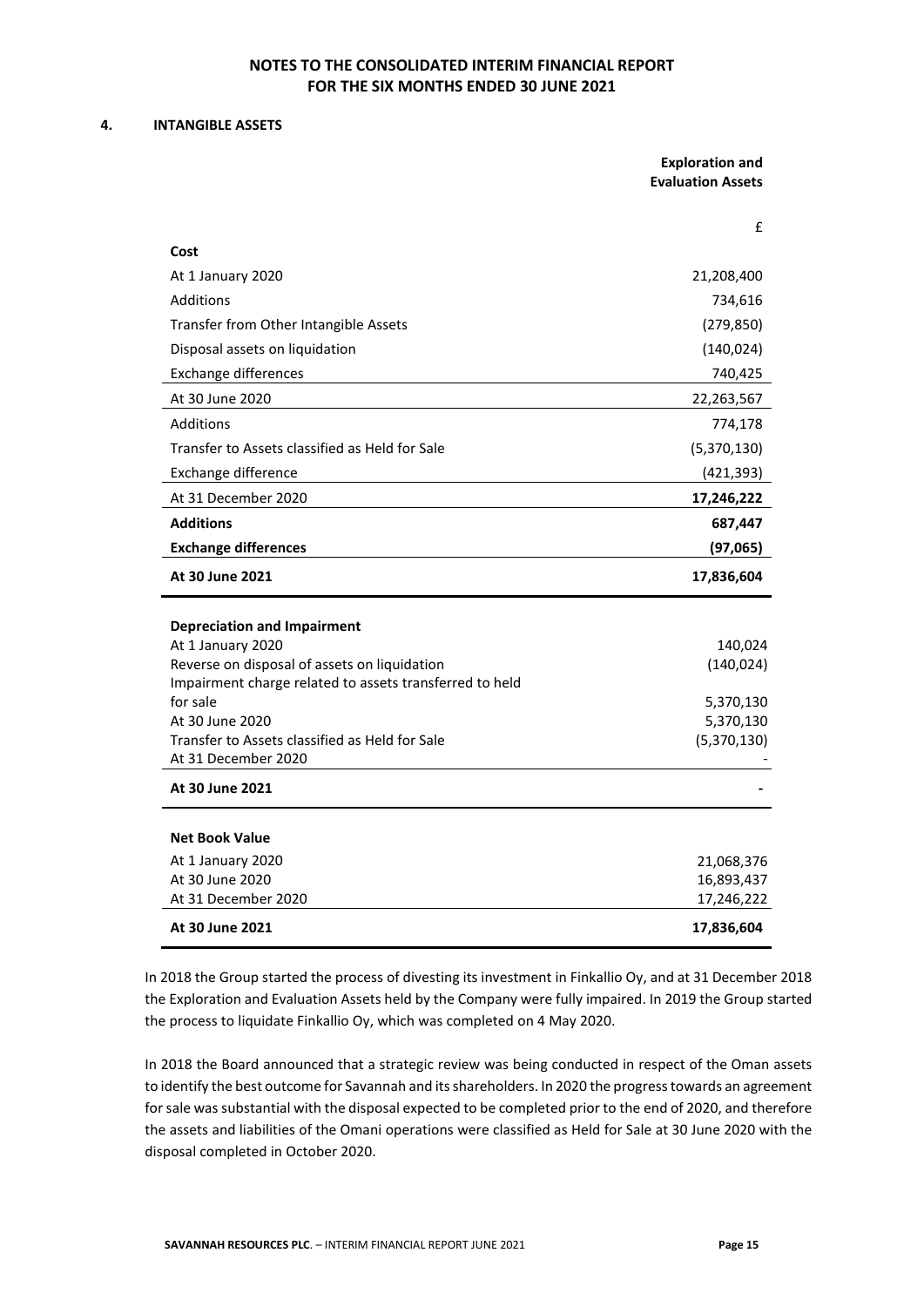### **5. PROPERTY, PLANT AND EQUIPMENT**

|                                                        | <b>Motor</b><br><b>Vehicles</b> | <b>Office</b><br><b>Equipment</b> | <b>Plant and</b><br><b>Machinery</b> | Land                         | <b>Total</b> |
|--------------------------------------------------------|---------------------------------|-----------------------------------|--------------------------------------|------------------------------|--------------|
|                                                        |                                 |                                   |                                      |                              | £            |
| Cost                                                   |                                 |                                   |                                      |                              |              |
| At 1 January 2020                                      | 87,902                          | 43,026                            | 1,241,756                            | 53,332                       | 1,426,016    |
| Additions                                              |                                 | 680                               |                                      |                              | 680          |
| <b>Transfer to Assets</b>                              |                                 |                                   |                                      |                              |              |
| classified as Held for Sale                            | (36, 770)                       | (10, 293)                         |                                      |                              | (47,063)     |
| <b>Exchange differences</b>                            | 10,173                          | 1,061                             | (69,084)                             | 3,783                        | (54,067)     |
| At 30 June 2020                                        | 61,305                          | 34,474                            | 1,172,672                            | 57,115                       | 1,325,566    |
| Additions                                              | 1,662                           | 379                               |                                      |                              | 2,041        |
| Exchange difference                                    | (4, 741)                        | (2439)                            | (180, 785)                           | (778)                        | (188, 743)   |
| At 31 December 2020                                    | 58,226                          | 32,414                            | 991,887                              | 56,337                       | 1,138,864    |
| <b>Additions</b>                                       |                                 | 20,027                            |                                      |                              | 20,027       |
| <b>Exchange differences</b>                            | (2,591)                         | 425                               | 157,227                              | (2,506)                      | 152,555      |
| At 30 June 2021                                        | 55,635                          | 52,866                            | 1,149,114                            | 53,831                       | 1,311,446    |
|                                                        |                                 |                                   |                                      |                              |              |
| <b>Depreciation</b>                                    |                                 |                                   |                                      |                              |              |
| At 1 January 2020                                      | 54,548                          | 34,239                            |                                      |                              | 88,787       |
| Charge for the period<br>Transfer to Assets classified | 14,081                          | 3,276                             |                                      |                              | 17,357       |
| as Held for Sale                                       | (36, 770)                       | (10, 293)                         |                                      |                              | (47,063)     |
| <b>Exchange differences</b>                            | 6,251                           | 1,037                             |                                      |                              | 7,288        |
| At 30 June 2020                                        | 38,110                          | 28,259                            |                                      |                              | 66,369       |
| Charge for the period                                  | 318                             | 4,632                             | 99,189                               |                              | 104,139      |
| Exchange difference                                    | (2, 560)                        | (2,612)                           |                                      |                              | (5, 172)     |
| At 31 December 2020                                    | 35,868                          | 30,279                            | 99,189                               | $\qquad \qquad \blacksquare$ | 165,336      |
| Charge for the period                                  | 6,127                           | 4,211                             | 57,456                               |                              | 67,794       |
| <b>Exchange differences</b>                            | (492)                           | (1, 113)                          | 15,723                               |                              | 14,118       |
| At 30 June 2021                                        | 41,503                          | 33,377                            | 172,368                              |                              | 247,248      |
|                                                        |                                 |                                   |                                      |                              |              |
| <b>Net Book Value</b>                                  |                                 |                                   |                                      |                              |              |
| At 30 June 2020                                        | 23,195                          | 6,215                             | 1,172,672                            | 57,115                       | 1,259,197    |
| At 31 December 2020                                    | 22,358                          | 2,135                             | 892,698                              | 56,337                       | 973,528      |
| At 30 June 2021                                        | 14,132                          | 19,489                            | 976,746                              | 53,831                       | 1,064,198    |

Plant and Machinery depreciation amounting to £57,456 (31 December 2020: £99,189) is capitalised in Exploration and Evaluation assets (Note 4).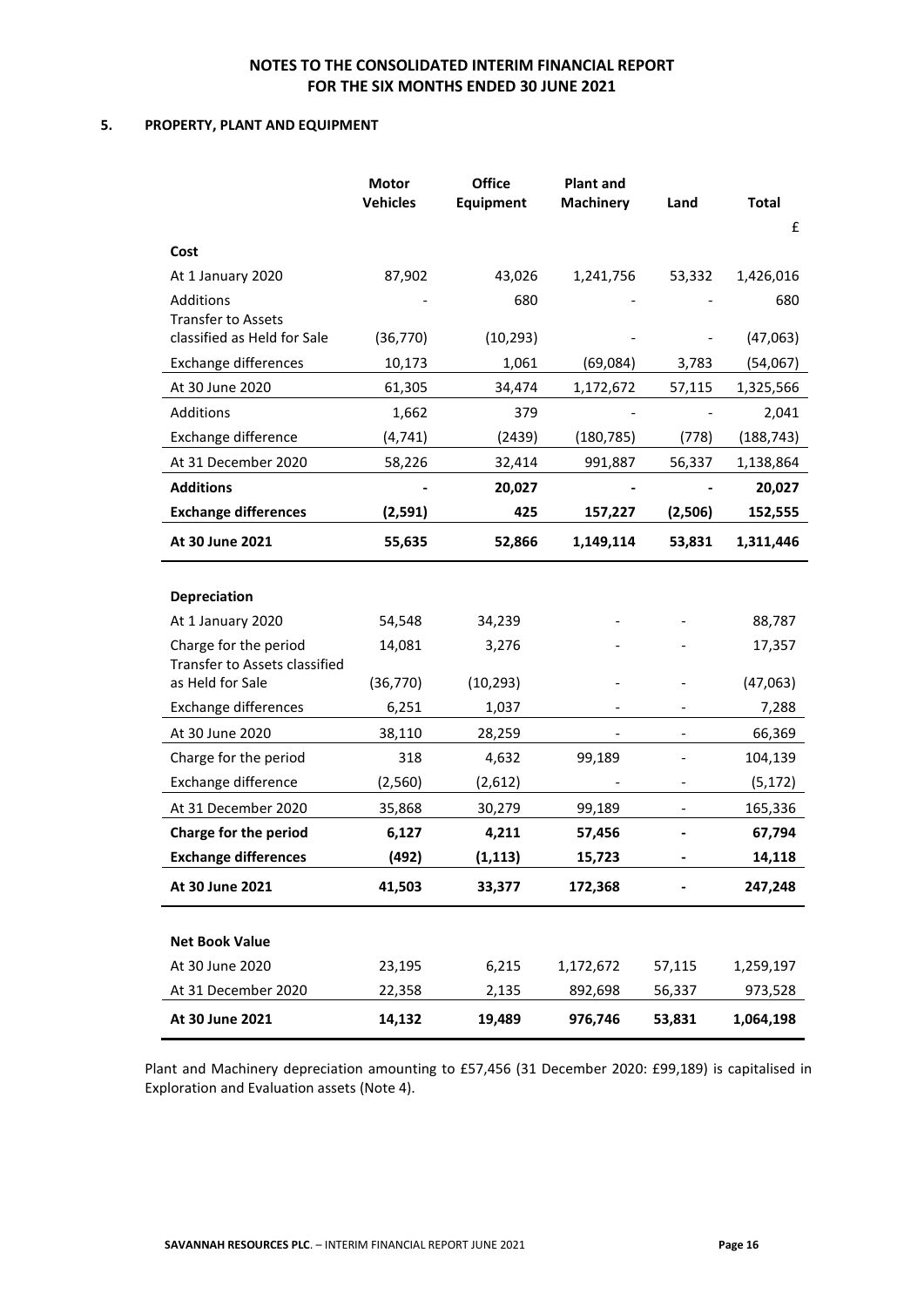### **6. TRADE AND OTHER RECEIVABLES**

|                                      | <b>Unaudited</b><br>30 June 2021 | Unaudited | Audited<br>30 June 2020 31 December 2020 |
|--------------------------------------|----------------------------------|-----------|------------------------------------------|
|                                      | £                                |           |                                          |
| Current                              |                                  |           |                                          |
| VAT recoverable                      | 63,253                           | 108,155   | 98,852                                   |
| <b>Other Receivables</b>             | 360,260                          | 65,533    | 95,449                                   |
| <b>Total Current Trade and Other</b> |                                  |           |                                          |
| Receivables                          | 423,513                          | 173,688   | 194,301                                  |

### **7. OTHER CURRENT AND NON-CURRENT ASSETS**

|                                       | <b>Unaudited</b> | Unaudited    | Audited          |
|---------------------------------------|------------------|--------------|------------------|
|                                       | 30 June 2021     | 30 June 2020 | 31 December 2020 |
|                                       | £                | £            | £                |
| <b>Non-Current</b>                    |                  |              |                  |
| Guarantees                            | 62,674           | 66,497       | 65,592           |
| Cash deposits                         | 687,467          | 698,411      | 590,175          |
| Other                                 | 8,129            | 17,151       | 7,938            |
| <b>Total Other Non-Current Assets</b> | 758,270          | 782,059      | 663,705          |
|                                       |                  |              |                  |
| Current                               |                  |              |                  |
| Other                                 | 16,137           | 16,141       | 13,670           |
| <b>Total Other Current Assets</b>     | 16,137           | 16,141       | 13,670           |

# **8. TRADE AND OTHER PAYABLES**

|                                      | <b>Unaudited</b><br>30 June 2021<br>£ | Unaudited<br>30 June 2020<br>f | Audited<br>31 December 2020<br>£ |
|--------------------------------------|---------------------------------------|--------------------------------|----------------------------------|
| Current                              |                                       |                                |                                  |
| <b>Trade Payables</b>                | 398,923                               | 438,300                        | 357,247                          |
| <b>Other Payables</b>                | 100,315                               | 160,587                        | 136,935                          |
| <b>Accruals and Deferred Income</b>  | 188,483                               | 194,522                        | 713,077                          |
| <b>Total Current Trade and Other</b> |                                       |                                |                                  |
| Payables                             | 687,721                               | 793,409                        | 1,207,259                        |